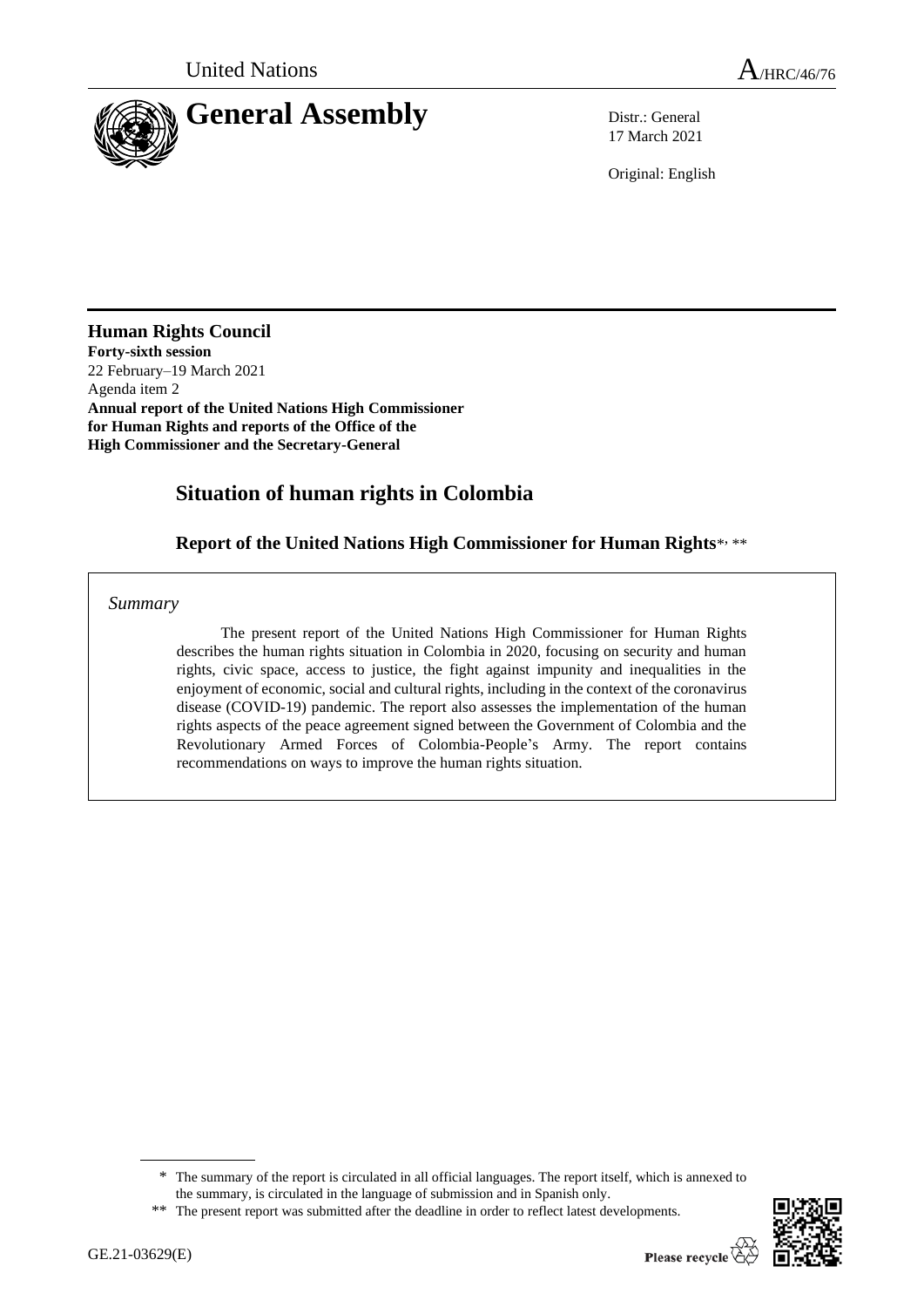### **Annex**

# **Report of the United Nations High Commissioner for Human Rights on the situation of human rights in Colombia**

# **I. Introduction**

1. In the present report, the High Commissioner for Human Rights assesses the human rights situation in Colombia between 1 January and 31 December 2020. In accordance with the peace agreement signed between the Government of Colombia and the Revolutionary Armed Forces of Colombia-People's Army (FARC-EP),<sup>1</sup> the High Commissioner also examines the implementation of those human rights-related aspects of the peace agreement related to transitional justice, security guarantees, comprehensive rural reform and victims' rights.

2. In 2020, the activities of the Office of the United Nations High Commissioner for Human Rights (OHCHR) in Colombia were affected by the coronavirus disease (COVID-19) pandemic. OHCHR nevertheless continued to monitor the human rights situation and to provide technical assistance to a wide range of State institutions at the national, departmental and municipal levels. It conducted 183 field missions and held 798 capacity-building activities for State institutions and civil society. OHCHR also collaborated with the special procedures of the Human Rights Council and the inter-American human rights system.

# **II. Context**

3. In response to the COVID-19 pandemic, the Government of Colombia issued two decrees, one in March and the other in May, declaring a nationwide economic, social and environmental state of emergency.<sup>2</sup> The preventive isolation ordered to address the health crisis affected the rights to work, to an adequate standard of living and to education. The health emergency particularly affected populations already vulnerable, such as women, people living in rural areas, people of African descent and indigenous people, thereby deepening social inequalities.

4. OHCHR appreciates the measures taken by the State to incorporate a human rightsbased approach in its response to the pandemic, as reflected in several reports presented by the Government.<sup>3</sup> OHCHR also values the sustained efforts of the Government to address the influx of nearly 1.8 million Venezuelan migrants since 2015.

5. Colombia continued to face endemic violence, despite a reduction in the national homicide rate from 25 homicides per 100,000 persons to 23.7 homicides per 100,000 persons from 2019 to 2020. In various parts of Colombia, violence intensified and territorial and social control by non-State armed groups and criminal groups increased. The National Liberation Army (ELN) responded to the call by the Secretary-General of 23 March for a global ceasefire, but only for one month. The homicide rates per 100,000 inhabitants reported by the National Police were particularly alarming in the departments of Cauca (53.71), Chocó (54.31), Putumayo (42.8) and Valle del Cauca (45.17).

6. The lack of a comprehensive State presence in those parts of the country limited the State's capacity to comply with its duty to protect the population and ensure basic rights, including the rights to life, access to justice and participation in public affairs, as well as economic, social and cultural rights. OHCHR observed an increase in the number of massacres and human rights violations against human rights defenders, primarily in

<sup>&</sup>lt;sup>1</sup> Final Agreement for Ending the Conflict and Building a Stable and Lasting Peace (S/2017/272, annex II). See, in particular, sects. 3.4.3, 3.4.7.4.2, 5.1.2, 6.3.4 and 6.4.2.

<sup>2</sup> Decree No. 417 of 17 March 2020 and Decree No. 637 of 6 May 2020.

<sup>3</sup> See www.derechoshumanos.gov.co/Paginas/DDHH.aspx.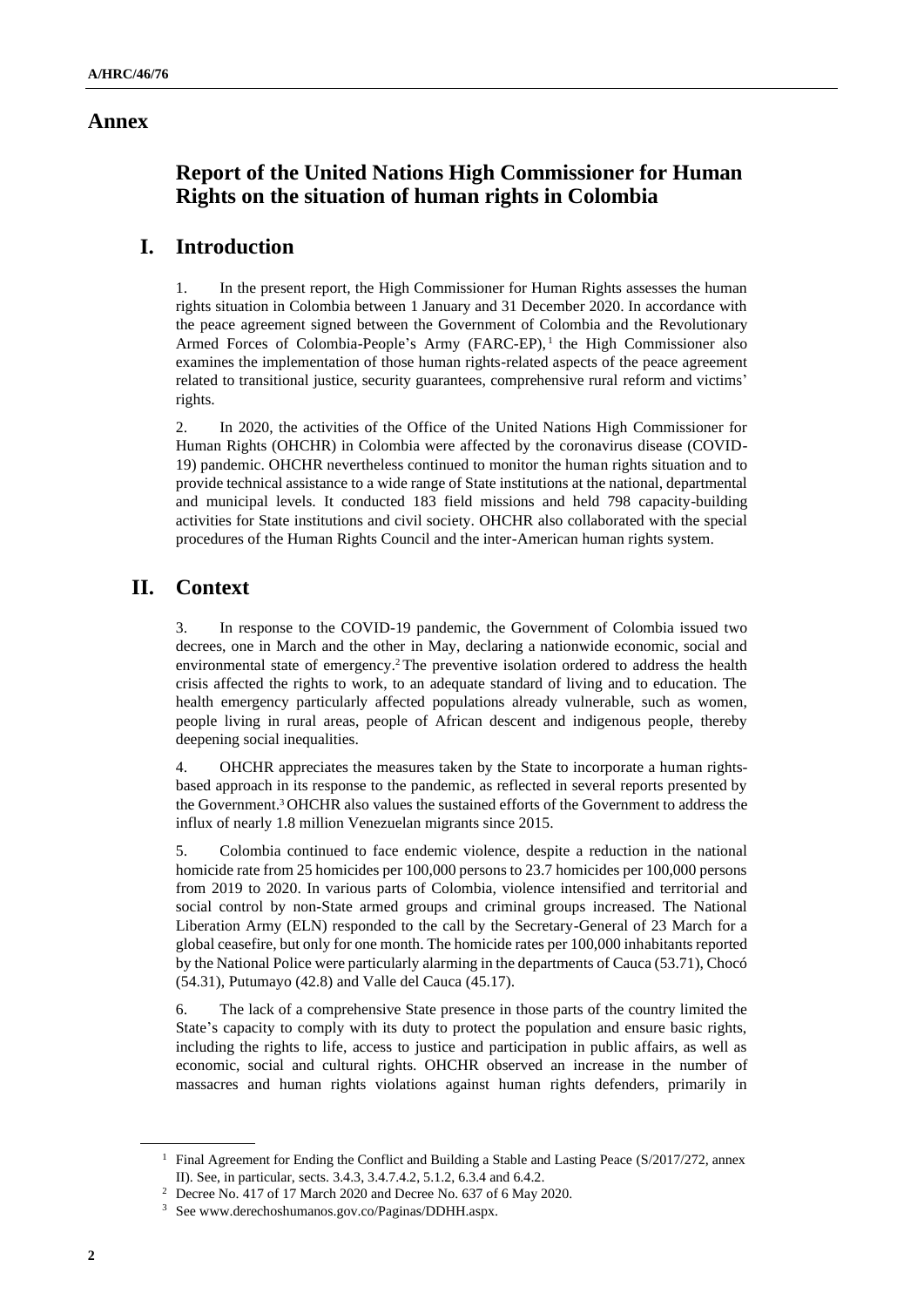municipalities with high levels of multidimensional poverty, where illicit economies that fuel endemic violence flourish.

7. By creating five strategic zones for comprehensive intervention,<sup>4</sup> the Government has sought to start establishing a more comprehensive State presence in the above-mentioned areas. The deployment of civilian institutions and authorities is crucial for the prevention of violence and the expansion of human rights guarantees.

8. In 2020, the Comprehensive System of Truth, Justice, Reparation and Non-Repetition continued to make significant progress. OHCHR is concerned, however, that public statements continue to be made questioning the suitability of System institutions and staff and that legislative proposals have been presented to abolish the Special Jurisdiction for Peace.

## **III. Security and human rights**

### **A. Security situation and human rights**

9. In 2020, OHCHR documented 76 massacres<sup>5</sup> involving 292 deaths, including of 23 women, 6 girls, 18 boys, 7 indigenous people and 10 people of African descent. Five additional cases are still in the process of being documented. In 66 per cent of the cases, the alleged perpetrators were members of criminal groups. The number of massacres has grown constantly since 2018, with 2020 recording the highest number since 2014. The departments most affected were Antioquia, Cauca, Nariño and Norte de Santander, with 62 per cent of the incidents. The Government informed OHCHR that it had established a special unit to coordinate the State's response to these cases.

10. The United Nations Verification Mission in Colombia also verified the killing of 73 former members of FARC-EP, amounting to a total of 248 such homicides since the peace agreement was signed in November 2016.<sup>6</sup> On 17 August, the United Nations country team in Colombia and the Mission issued a joint statement expressing concern at the occurrence of massacres and the continuous killing of human rights defenders, social leaders and former FARC-EP fighters.<sup>7</sup>

11. In 2020, according to the Office for the Coordination of Humanitarian Affairs of the Secretariat,<sup>8</sup> violence caused 94 mass displacements involving 25,366 people. Of the 94 displacements, 76 per cent occurred in Antioquia, Chocó and Nariño. Moreover, also according to that Office, at least 74,312 people were confined by restrictions imposed on the movement of populations by non-State armed actors and criminal groups for reasons unrelated to the COVID-19 pandemic.

12. OHCHR is concerned about the lack of progress in the adoption of a public and criminal policy, as foreseen in section 3.4.3 of the peace agreement, to dismantle criminal organizations, including those referred to as successors of paramilitarism and their support networks. While the National Commission on Security Guarantees, which was mandated under the peace agreement to develop such a policy, has convened meetings,<sup>9</sup> to date the Government and the civil society actors represented in that entity have not agreed on a policy. The Government has suggested that existing public policies are sufficient, while civil society representatives have developed and proposed a new set of public policy guidelines for

<sup>4</sup> Decree No. 2278 of 16 December 2019.

<sup>5</sup> For the OHCHR definition of massacre, see E/CN.4/2000/11, para. 27. See also E/CN.4/2001/15, para. 88.

<sup>6</sup> S/2020/1301, para. 10.

<sup>7</sup> See www.hchr.org.co/files/comunicados/2020/Comunicado-conjunto-ONU-Agosto-17-2020.pdf.

<sup>8</sup> See www.humanitarianresponse.info/sites/www.humanitarianresponse.info/files/documents/ files/infografia\_situacion\_humanitaria\_ene-dic\_2020\_vf.pdf.

<sup>&</sup>lt;sup>9</sup> Created by Decree No. 154 of 3 February 2017.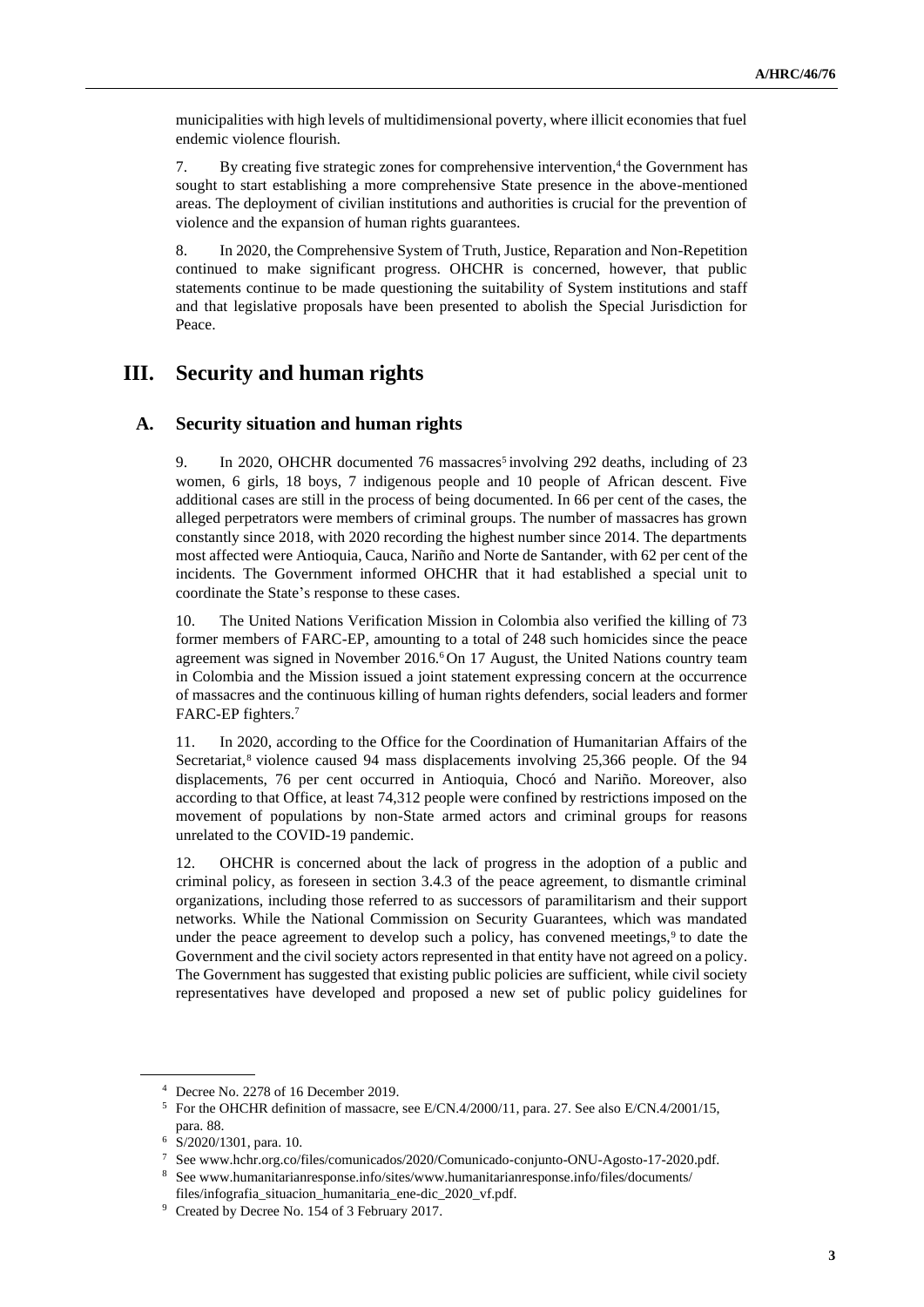dismantling criminal groups in accordance with Decree No. 154 of 2017<sup>10</sup> for consideration by the Commission.

13. The effective implementation of the early warning system of the Office of the Ombudsman would significantly contribute to the prevention of violence. Several massacres and homicides committed in 2020 occurred despite the risks identified by the Ombudsman. OHCHR reiterates the importance of the inter-institutional commission established in 2020 by the Office of the Ombudsman and the Office of the Procurator General to monitor responses to early warnings and to continue to advise the State on the coordination of a more impactful response.

### **B. Violations by public security forces and prison authorities**

14. OHCHR welcomes the ongoing dialogue with the Ministry of Defence on cases of alleged human rights violations by the military and the police and reiterates its willingness to continue that dialogue and provide technical assistance.

15. In 2020, OHCHR received allegations about 42 cases<sup>11</sup> of arbitrary deprivation of life involving public security forces and prison authorities that resulted in the death of 73 people, including two women, seven boys, three indigenous people, five people of African descent and two members of the lesbian, gay, bisexual, transgender and intersex community. Police officers were allegedly implicated in 30 cases, involving 37 victims; military officials were allegedly implicated in 11 cases, involving 13 victims; and prison authorities were allegedly involved in one case that resulted in 23 deaths. Of the 42 cases, 38 occurred during military and police operations and four while victims were in State custody; 13 of the 42 incidents occurred in the context of protests. The Office of the Attorney General initiated investigations in all cases.

16. Of the 38 cases related to military and police operations, 11 occurred when officers were participating in prevention and law enforcement activities, executing arrest and search warrants, or engaged in the eradication of illicit crops and the fight against criminal groups. OHCHR reiterates that the participation of the military in such operations should be exceptional, justified, temporary, restricted and subordinated and complementary to the work of civilian authorities. <sup>12</sup> Moreover, military personnel participating in law enforcement operations should be considered as law enforcement officials subject to international human rights norms and standards on the use of force.<sup>13</sup>

17. In the four incidents that occurred while the victims were in State custody (in prisons or provisional detention centres), 33 persons lost their lives. In one of the cases, on 21 March, 23 detainees died at La Modelo prison in Bogotá due to the alleged disproportionate use of force by prison guards during a riot. The other three cases occurred in Arboletes (Antioquia), Cúcuta (Norte de Santander) and Soacha (Cundinamarca), inside three *centros de atención inmediata* of the National Police. According to the information obtained, 10 people died, eight of whom from burns while confined in their cells.

18. OHCHR has documented three cases of torture and ill-treatment allegedly perpetrated by members of the police and the military in Antioquia, Cesar and Guaviare. In one case, a young victim was tortured allegedly because he was homosexual.

<sup>10</sup> See http://es.presidencia.gov.co/normativa/normativa/DECRETO%20154%20DEL% 2003%20FEBRERO%20DE%202017.pdf.

<sup>&</sup>lt;sup>11</sup> In 13 departments: Antioquia, Atlántico, Arauca, Bolívar, Cauca, Cesar, Cundinamarca, Huila, Magdalena, Nariño, Norte de Santander, Putumayo and Valle del Cauca.

<sup>12</sup> See Inter-American Court of Human Rights, *Case of Alvarado Espinoza et al. v. Mexico*, judgment of 28 November 2018 (executive summary available in Spanish at www.corteidh.or.cr/docs/casos/articulos/resumen\_370\_esp.pdf). See also A/HRC/31/66; the Basic Principles on the Use of Force and Firearms by Law Enforcement Officials, arts. 4–6; and the Code of Conduct for Law Enforcement Officials, arts. 1 and 3.

<sup>&</sup>lt;sup>13</sup> See the commentary in subparagraphs (a) and (b) to article 1 of the Code of Conduct for Law Enforcement Officials.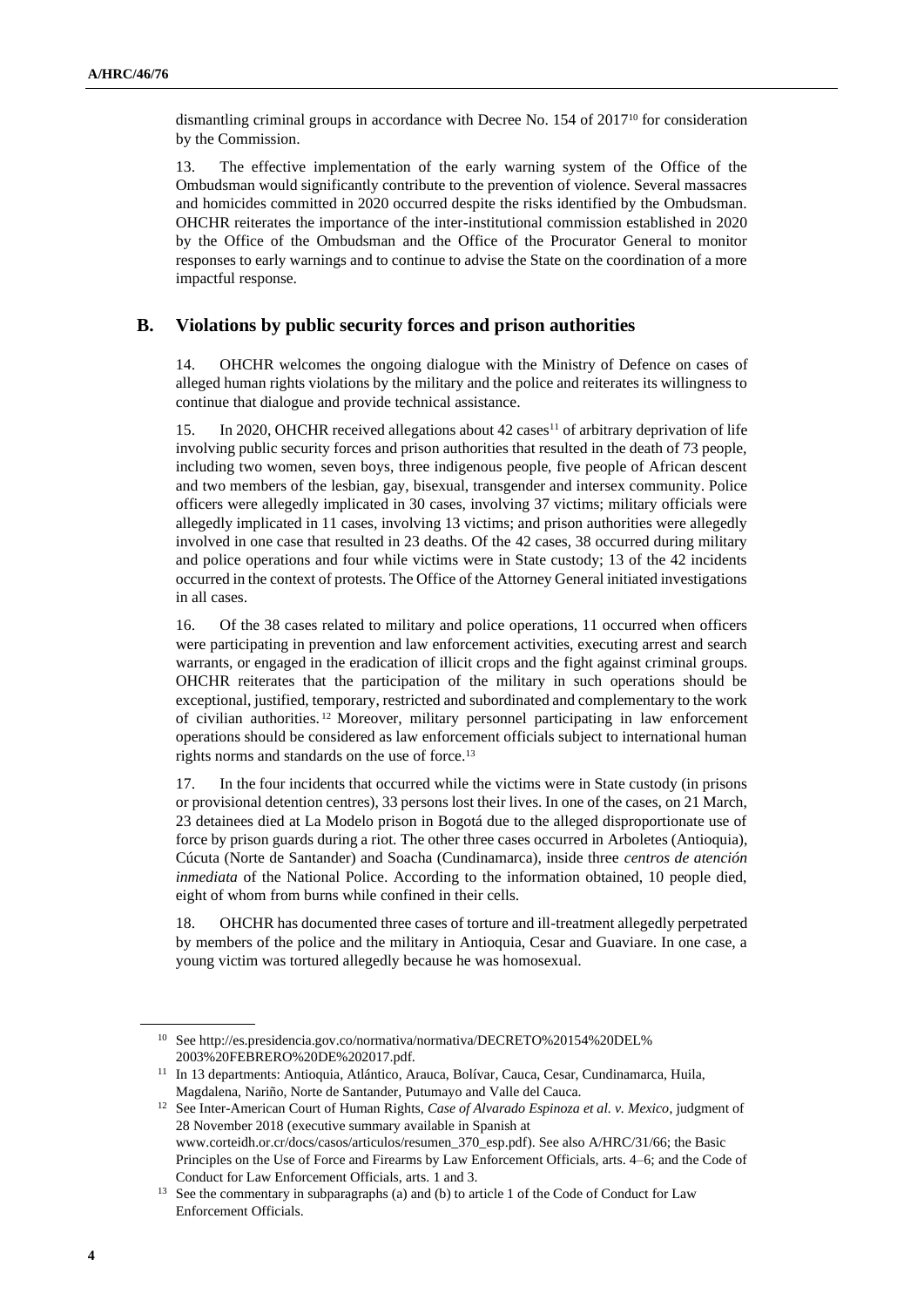19. OHCHR welcomes the zero-tolerance policy of the Ministry of Defence with regard to sexual violence and highlights the need for its urgent implementation, in the light of documented cases involving members of the military and the police in Nariño, Risaralda and Valle del Cauca in 2020. OHCHR notes that, in two of those cases, the victims were three indigenous girls (one in Risaralda and two in Nariño).

20. OHCHR has received allegations – publicized in the national media – about the irregular use of military intelligence capabilities against 130 people, including for the surveillance of politicians, judges, journalists and human rights defenders. The State has indicated that it has taken administrative and disciplinary measures, including by changing the chain of command and dismissing 12 officials, and that it has referred the matter for investigation to the relevant judicial authorities.

## **IV. Civic space**

#### **A. Situation of human rights defenders**

21. Defending human rights remains a high-risk activity in Colombia. In 2020, OHCHR registered the killing of 133 human rights defenders. Owing to restrictions related to the pandemic, OHCHR was able to document only 53 of those cases<sup>14</sup> and continues to verify 80.<sup>15</sup> In 9 per cent of the documented cases, women were the victims, in 21 per cent, indigenous people were the victims and, in 4 per cent, people of African descent were the victims.

22. Human rights defenders were killed primarily in areas with insufficient State presence: 72 per cent of cases occurred in Cauca, Chocó, Norte de Santander, Putumayo and Valle del Cauca;<sup>16</sup> 77 per cent in rural areas; 91 per cent in municipalities with high levels of multidimensional poverty; 94 per cent in municipalities where the homicide rate points to the existence of endemic violence; 96 per cent in municipalities where illicit economies flourish; and 85 per cent in departments where the United Nations Office on Drugs and Crime has identified enclaves of cocaine production.

23. Of the verified cases, 25 per cent were reportedly committed by criminal groups: 15 per cent by FARC-EP dissident groups, 13 per cent by ELN and 4 per cent by the police or the military.

24. OHCHR also received information about 795 threats and attacks  $17$  against human rights defenders. In 67 per cent of cases, the victims were men; in 26 per cent, they were women; and, in 2 per cent, they were lesbian, gay, bisexual, transgender and intersex persons. Moreover, 44 per cent of the cases occurred in rural areas, 14 per cent in Bogotá and 42 per cent in other urban areas. The highest numbers of cases were reported in Bogotá and Cauca. In 2020, the Freedom of the Press Foundation registered 449 violations against journalists, including 152 threats,<sup>18</sup> and OHCHR documented the killing of two journalists.

25. OHCHR appreciates the efforts made by the Office of the Attorney General to investigate reports of attacks against human rights defenders. It notes the progress made in the investigation of 47 per cent of the cases that occurred in 2020 and 64 per cent of the cases

<sup>&</sup>lt;sup>14</sup> OHCHR focuses its observation on two factors: the victim's work in the defence of human rights, pursuant to Human Rights Council resolution 53/144, and whether the main hypothesis behind the killing is connected to such activity.

<sup>&</sup>lt;sup>15</sup> Other figures show a rising trend. According to the Office of the Ombudsman, 139 human rights defenders were killed in 2020 (134 in 2019), while Somos Defensores (a group of non-governmental organizations) recorded 135 victims.

<sup>&</sup>lt;sup>16</sup> In the past three years, Antioquia and Cauca have reported the highest number of killings of human rights defenders.

<sup>&</sup>lt;sup>17</sup> Those attacks refer to cases of disappearances, kidnappings, surveillance, stigmatization and attacks against their lives.

<sup>18</sup> See www.flip.org.co/index.php/es/atencion-a-periodistas/mapa-de-agresiones.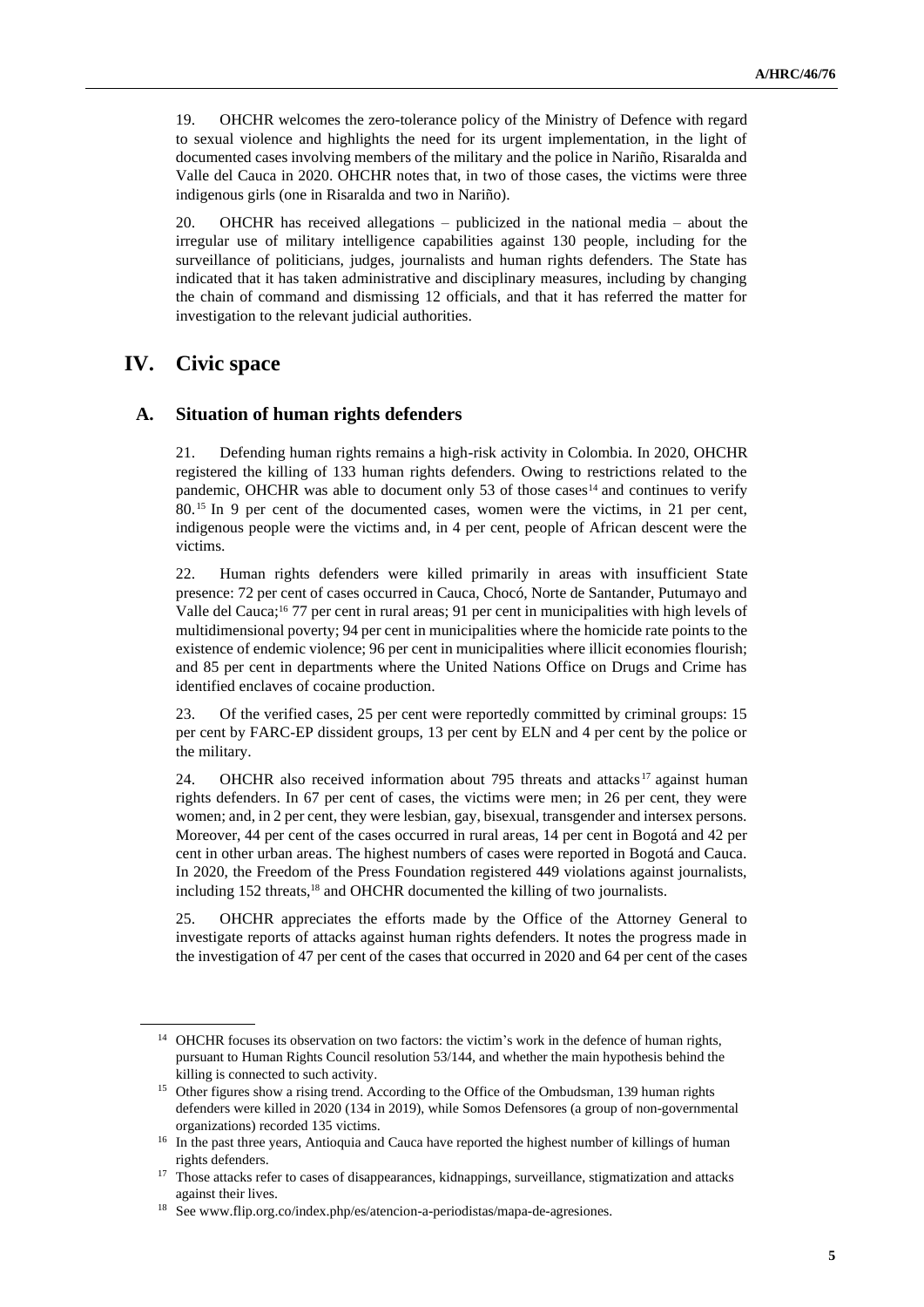that occurred between 2016 and 2019.<sup>19</sup> OHCHR welcomes the 20 convictions achieved in 2020 against those who killed human rights defenders and, as at December 2020, awaits the adjudication of another 97 cases. While welcoming the arrest of the intellectual authors in 10 cases of attacks against human rights defenders in 2020, OHCHR is concerned about persistent challenges in the identification and prosecution of the intellectual authors in other cases and underscores the need to dismantle the criminal structures supporting them.

26. The National Protection Unit of the Ministry of the Interior has continued to receive numerous requests for protection measures, and OHCHR recognizes its efforts to respond to those demands. In 2020, the Unit issued protection measures to 3,749 human rights defenders and social leaders. Delays in the notification of decisions and implementation of the protection measures, however, coupled with issues about their suitability, especially in rural areas, have increased the risks for human rights defenders. In 2020, four human rights defenders were killed in four departments despite protection measures.

27. The work done by the Committee for Risk Assessment and Recommendation of Measures for women should be strengthened and the protocol contained in the Comprehensive Programme of Safeguards for Women Leaders and Human Rights Defenders should be implemented comprehensively with a view to guaranteeing the mainstreaming of gender, ethnic, intersectoral and territorial dimensions.

28. Moreover, greater coordination among institutions at the national, departmental and municipal levels, in consultation with communities, is critical to implementing collective protection measures that address structural risks and to strengthening and complementing the communities' self-protection measures.

29. OHCHR urges the Office of the Procurator General to rigorously apply the guidelines for the effective protection of the rights of human rights defenders, political and social leaders and their organizations set out in its Directive No. 002 of 22 June 2017.

30. OHCHR recommends the continuity of mechanisms such as the Round Tables for Life, the Lead Life Campaign and the Summits for Social Dialogue, which have provided opportunities for local human rights defenders to engage with and encourage the authorities to fulfil the State's obligations to ensure their protection.

### **B. Right of peaceful assembly**

31. On 9 September, a man died from having been subjected to excessive use of force by the police in Bogotá. That incident led to two days of protests against police violence, some of which spiralled into riots. Several police officers responded with force, using their weapons, including lethal ones (see para. 15 above). According to the District Oversight Office, those actions resulted in 11 arbitrary deprivations of life.<sup>20</sup> In addition, OHCHR recorded 581 persons injured, including 61 by firearms. Of those injured, 56 per cent were members of the public and 44 per cent were police officers.

32. OHCHR has received information indicating that, during those incidents, 10 human rights defenders wearing vests clearly identifying them as such were transferred to temporary detention centres and two were allegedly physically assaulted. Furthermore, OHCHR recorded two incidents of sexual violence during the protests allegedly committed by police officers in two *centros de atención inmediata* of the National Police and six cases of physical attacks by the police against journalists covering the protests.

33. On 22 September, the Civil Chamber of the Supreme Court issued a judgment instructing measures to be taken to guarantee the right of peaceful assembly and highlighting the systematic, violent and arbitrary intervention by the public security forces during

<sup>19</sup> See www.fiscalia.gov.co/colombia/informe-sobre-victimizacion-a-personas-defensoras-de-derechoshumanos/.

<sup>20</sup> See www.veeduriadistrital.gov.co/sites/default/files/files/Publicaciones%202020/ Informe\_El%2009%20y%20el%2010%20de%20septiembre%20en%20Bogota%20(29092020)%20V F.PDF.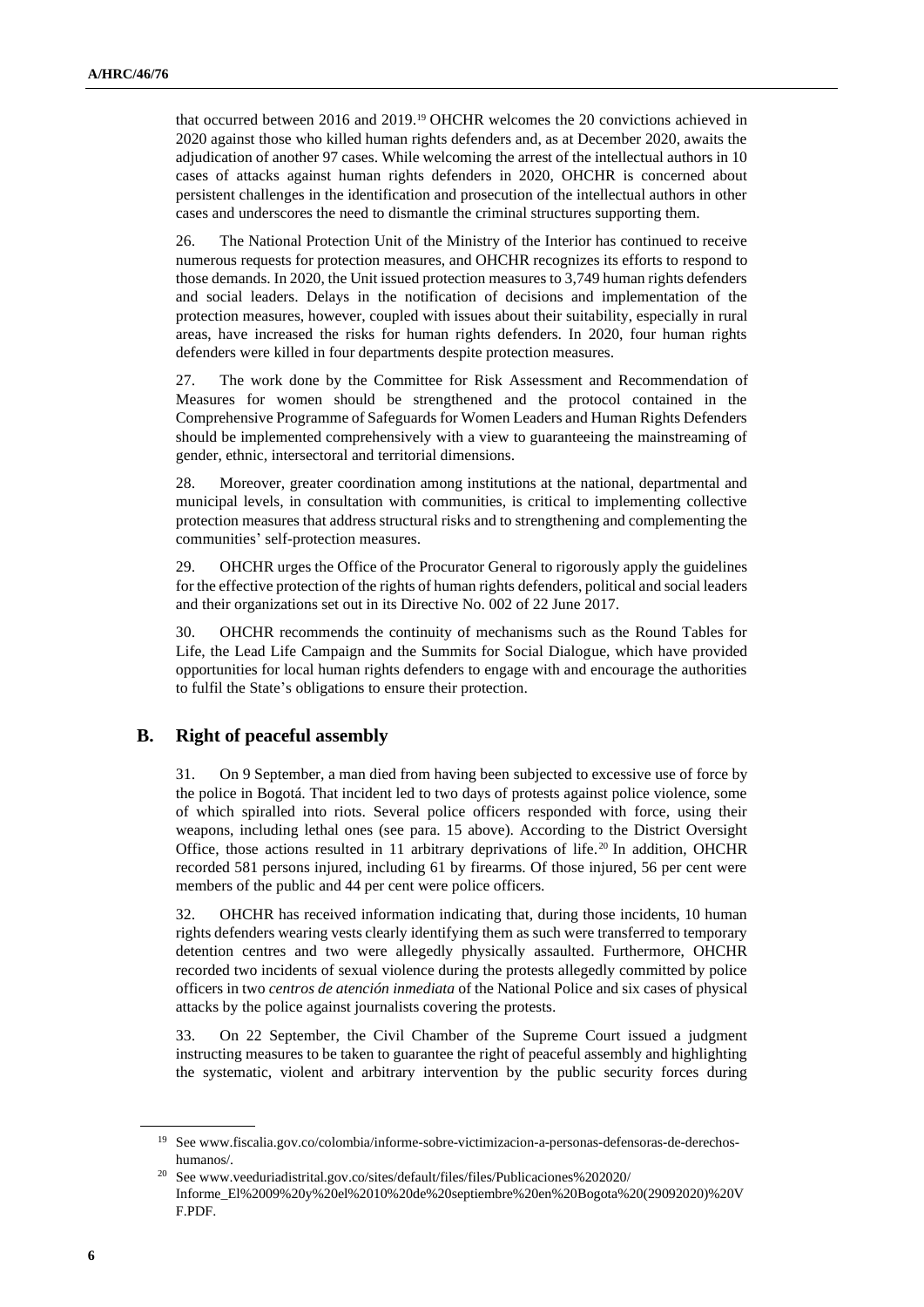protests.<sup>21</sup> It ordered the Ministry of Defence to apologize for the excessive force used by the National Police's mobile anti-riot squad during the protests that began on 21 November 2019; to form a working group to reform the regulations on the use of force; to incorporate mandatory compliance with relevant international and national standards into existing norms; to publicly explain, within a period of no more than six months, the incidents during which the use of lethal weapons or other violent actions led to violations of the rights to life and to the integrity of the person; and to suspend the use of 12-caliber rifles.

34. On 24 September 2020, the Administrative Tribunal of Cundinamarca ordered the establishment, as a provisional measure, of a working group to produce a report containing recommendations for addressing the incidents of 9 and 10 September and preventing their reoccurrence. On 5 October, the Tribunal ordered the Government to develop a protocol and take urgent measures to guarantee the right of peaceful assembly.

35. OHCHR subsequently engaged with the Ministry of Defence by offering technical assistance to prevent cases of disproportionate use of force and guarantee the right of peaceful assembly. On 9 November, during a meeting with the Presidential Adviser on Human Rights and International Affairs, OHCHR offered technical assistance to the working group created in response to the judgment of the Supreme Court to reform the protocols on the use of force in accordance with international standards.

# **V. Access to justice and fight against impunity**

### **A. Comprehensive System of Truth, Justice, Reparation and Non-Repetition**

36. On 22 October, the United Nations High Commissioner for Human Rights met the heads of the entities constituting the Comprehensive System of Truth, Justice, Reparation and Non-Repetition and acknowledged the significant achievements of those institutions, as well as the courage of all those who continued to work for the truth to be known.<sup>22</sup>

37. In 2020, the System made progress in implementing its mandate despite the restrictions related to the pandemic. Anticipating an increase in deaths owing to COVID-19, the Unit for the Search for Persons deemed Missing in the context of and due to the armed conflict made recommendations to public cemeteries and morgues to prevent unidentified bodies from disappearing or being physically damaged, mixed up or dispersed. Despite the health emergency, victims and those who had submitted themselves to the jurisdiction of the Special Jurisdiction for Peace continued to participate in the System. Many others, however, were not able to participate fully either because of a lack of Internet connectivity or because of distrust in online channels.

38. OHCHR welcomes the coordination between the mechanisms constituting the System. The precautionary measures ordered by the Special Jurisdiction for Peace to protect public and clandestine burial sites in Antioquia, Caldas, Cesar, Huila and Sucre required the mechanisms to work together to protect the bodies of possible victims of enforced disappearance and extrajudicial executions and ensure their identification and dignified return to their relatives. The measures also involved local authorities, the Office of the Attorney General and the National Institute of Legal Medicine and Forensic Sciences, including in terms of identification, delivery of information and accountability. That coordination contributed to alleviating the pain and uncertainty experienced by the families of victims.

39. OHCHR recognizes the significant efforts made by the System to promote accountability and fulfil victims' rights, which is why it is dismayed by the public statements that have been made seeking to discredit the impartiality and independence of the System's constituent institutions and individuals, putting them at risk. Victims who have participated

<sup>21</sup> See https://cortesuprema.gov.co/corte/index.php/2020/09/22/corte-suprema-ordena-medidas-paragarantizar-derecho-a-protesta-pacifica/.

<sup>22</sup> See www.ohchr.org/EN/NewsEvents/Pages/DisplayNews.aspx?NewsID=26411&LangID=E.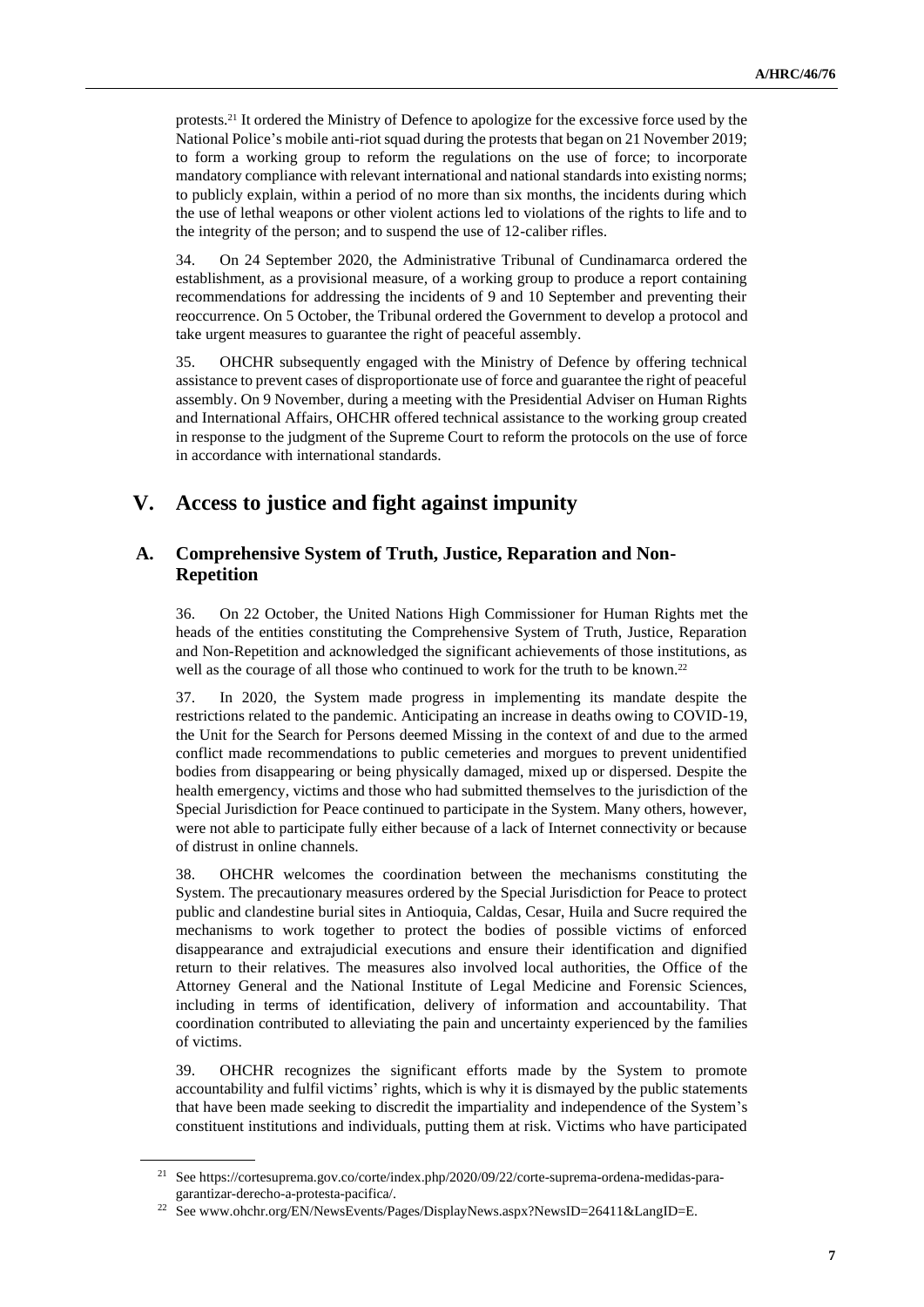in the System and submitted to the jurisdiction of the Special Jurisdiction for Peace are also at risk. Furthermore, OHCHR is concerned about draft legislation introduced to Congress in October 2020 seeking to terminate the Special Jurisdiction for Peace.<sup>23</sup> The proposed abolition of a core institution of the peace agreement seriously endangers victims' rights to truth, justice and reparation.

40. OHCHR is concerned that the high levels of violence are discouraging victims, their representatives and those who have submitted to the jurisdiction of the Special Jurisdiction for Peace from participating in the System. Coordination between the System and the Office of the Attorney General, the judiciary, security bodies and other relevant State institutions would enhance the implementation of security measures to guarantee protection.

#### **1. Special Jurisdiction for Peace**

41. More than 300,000 victims have been accredited by the Special Jurisdiction for Peace, which reflects a high level of interest in participating in its proceedings. The over 300 reports submitted to the Special Jurisdiction for Peace by victims and State institutions have been a crucial source of information for the implementation of its mandate. OHCHR welcomes the extension of the deadline for reports to be presented to the Special Jurisdiction for Peace until September 2021<sup>24</sup> and urges the prioritization of additional "macro-cases", notably those involving sexual violence, enforced disappearances and forced displacement.

42. OHCHR recalls that any benefits granted to those who submit to the jurisdiction of the Special Jurisdiction for Peace should contribute to the realization of victims' rights, thereby ensuring the centrality of victims as foreseen in the peace agreement.

#### **2. Commission for the Clarification of Truth, Coexistence and Non-Repetition**

43. In 2020, the Commission for the Clarification of Truth, Coexistence and Non-Repetition made progress in fulfilling the rights to truth and non-repetition,<sup>25</sup> as reflected in the 220 hearings and social dialogues that were held, in the acts that were performed, with the participation of 4,700 persons (62 per cent women and 38 per cent men), to dignify and recognize victims and the individual and collective testimonies that were received from 19,809 persons. All the above has contributed to acknowledging responsibility for human rights violations and breaches of international humanitarian law. FARC-EP has recognized its responsibility for recruiting children and kidnapping. The statements made by the former paramilitary leader Salvatore Mancuso about his responsibility, and that of the State, in the killing of indigenous leader Kimy Pernía, and the statements made by former FARC-EP commanders about their responsibility in the killing of political leader Álvaro Gómez Hurtado and other crimes of national importance, have all sparked contentious public debates.

44. The fight against impunity requires guaranteeing the right to truth.<sup>26</sup> All sectors of society, including the business, military and political sectors, should urgently provide any relevant information they have to allow the Commission for the Clarification of Truth, Coexistence and Non-Repetition to fulfil its mandate, which will end in November 2021. OHCHR calls upon State institutions to urgently provide the Commission with the most complete and detailed information available.<sup>27</sup>

<sup>23</sup> See http://leyes.senado.gov.co/proyectos/index.php/proyectos-de-acto-legislativo/cuatrenio-2018- 2022/2020-2021/article/24-por-el-cual-se-deroga-la-jurisdiccion-especial-para-la-paz-y-se-dictanotras-disposiciones and http://leyes.senado.gov.co/proyectos/index.php/proyectos-ley/cuatrenio-2018- 2022/2020-2021/article/328-por-el-cual-se-deroga-la-ley-estatutaria-de-la-jurisdiccion-especial-parala-paz.

<sup>24</sup> See https://www.jep.gov.co/Sala-de-Prensa/Paginas/JEP-ampl%C3%ADa-el-plazo-para-que-lasorganizaciones-de-v%C3%ADctimas-entreguen-sus-informes.aspx#:~:text=La%20 JEP%20ampl%C3%ADa%20el%20plazo,15%20de%20marzo%20de%202021.

<sup>25</sup> See A/HRC/24/42.

<sup>&</sup>lt;sup>26</sup> See General Assembly resolution 68/165.

<sup>27</sup> See https://comisiondelaverdad.co/actualidad/noticias/comision-verdad-barreras-para-accesoinformacion-que-enfrenta.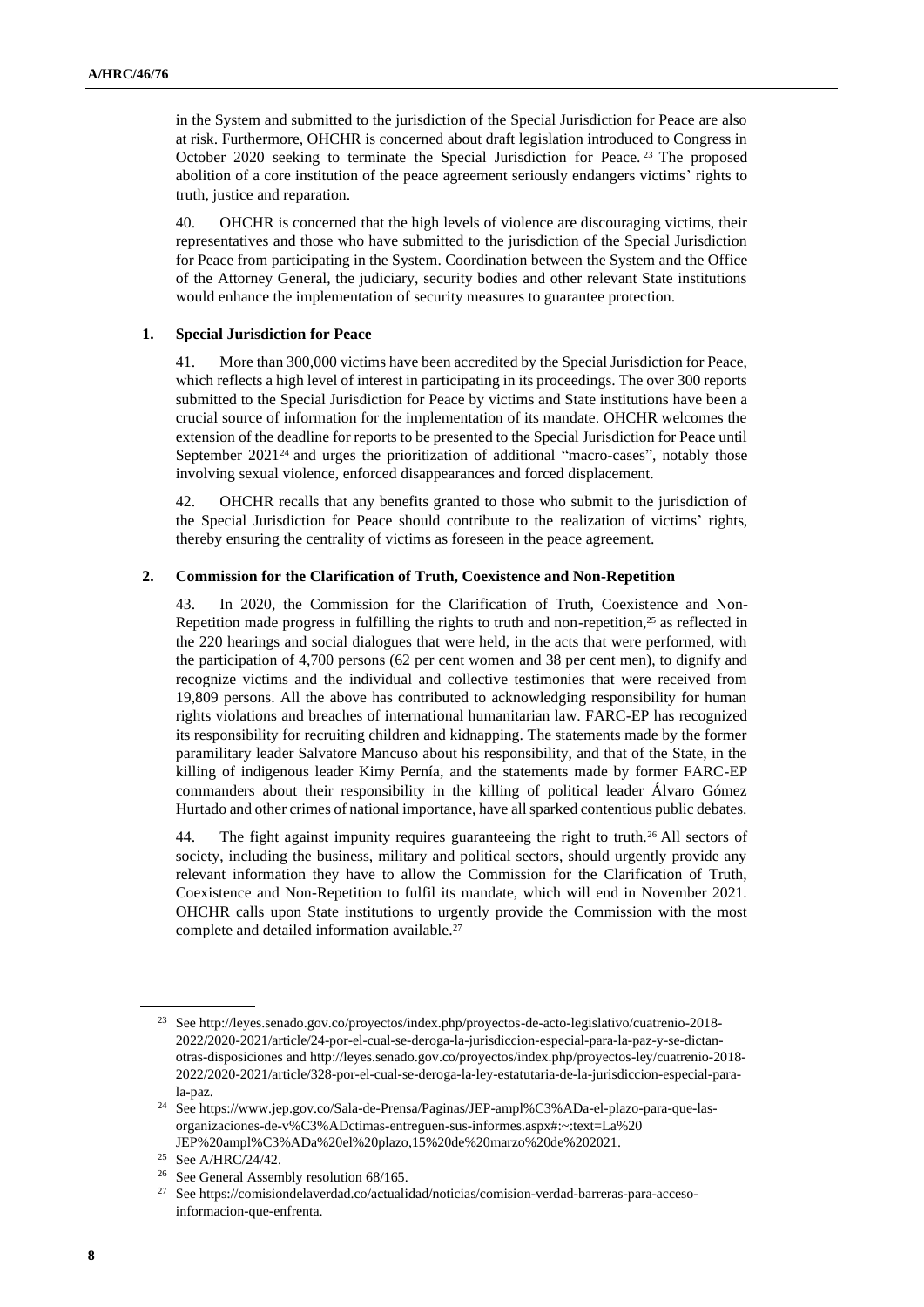### **3. Unit for the Search for Persons deemed Missing in the context of and due to the armed conflict**

45. The capacity of the State to fulfil its obligations to guarantee victims' rights in the case of missing persons will depend on the effectiveness of the search process, in respect of which the Unit for the Search for Persons deemed Missing faces historical challenges. After a review of the search methods used by the Office of the Attorney General and the National Institute of Legal Medicine and Forensic Sciences, the Unit was able to identify the obstacles faced by those institutions in the past in relation to coordination, cooperation and data exchange for the identification of recovered bodies, which enabled it to make progress in the search process.

46. The Unit made significant progress in 2020, particularly with the launch of a national search plan and the inauguration of an advisory board, which includes organizations of victims and forensic specialists. Furthermore, the Unit began to implement a strategy to determine the total number of disappeared persons by crosschecking the databases of the National Registry of Missing Persons and the National Centre for Historical Memory. The Unit also implemented 18 regional plans<sup>28</sup> to search for 807 missing persons and identified 63 possible sites. In the context of the search plan for Magdalena (Caldas region), the Unit took 182 biological samples from families of persons deemed missing.

# **B. Victims and Land Restitution Law**

47. OHCHR welcomes the extension for 10 years of the Victims and Land Restitution Law (Law No. 1448 of 2011), the increase in the budget of the Unit for Assistance and Comprehensive Reparations for Victims and the progress made in providing care to victims. The extension of the law is an opportunity to make headway in the areas of reparation and restitution through efficient coordination with the Comprehensive System of Truth, Justice, Reparation and Non-Repetition and adequate implementation of the peace agreement, particularly as regards the development programmes with a territorial focus.

48. So far, the land restitution policy has included 6,153 judicial rulings – including 19 for ethnic peoples – in response to 11,786 administrative requests presented by victims since 2012, benefiting 74,812 persons. Close to 39,939 restitution requests have yet to be decided upon.<sup>29</sup> OHCHR encourages the Government of Colombia to accelerate the effective realization of the right to land restitution, especially the compliance with the judicial rulings.

### **C. Access to justice**

49. The judiciary plays a crucial role in the protection of human rights. The 115 rulings of the Constitutional Court on the constitutionality of the legislative decrees issued by the Government to address the health emergency are worth noting (see para. 4 above). The recent ruling by the Supreme Court on the right of peaceful assembly demonstrates that international standards and recommendations on the protection of human rights are being incorporated (see para. 33 above). The 2020 rulings by the Council of State to protect vulnerable ecosystems, such as the river basins in Tolima or the bay of Cartagena, have also been valuable. Moreover, the Constitutional Court has repeatedly called for the rights of prisoners to be guaranteed, but challenges – such as particularly high levels of overcrowding and access to health care – persist and have been exacerbated by the pandemic. Decree No. 546 of 14 April 2020 has benefited 989 of some 4,000 potential beneficiaries.

50. To break the cycles of impunity that foster violence, access to justice must be guaranteed for all, including those in rural areas. OHCHR has continued to observe the limited presence of the Office of the Attorney General in rural areas of Amazonas, Antioquia, Arauca, Caquetá, Cauca, Chocó, Guaviare, Meta, Nariño and Norte de Santander. The reduced number of judicial police officers, the delays in processing evidence and the

<sup>&</sup>lt;sup>28</sup> The regional plans cover the Pacific coast regions, Arauca, Antioquia, Casanare, Meta, Cundinamarca, Cesar, Huila, Caquetá, Nariño, Sucre and Valle del Cauca.

<sup>29</sup> Submission from the Unit for Land Restitution, 8 January 2021.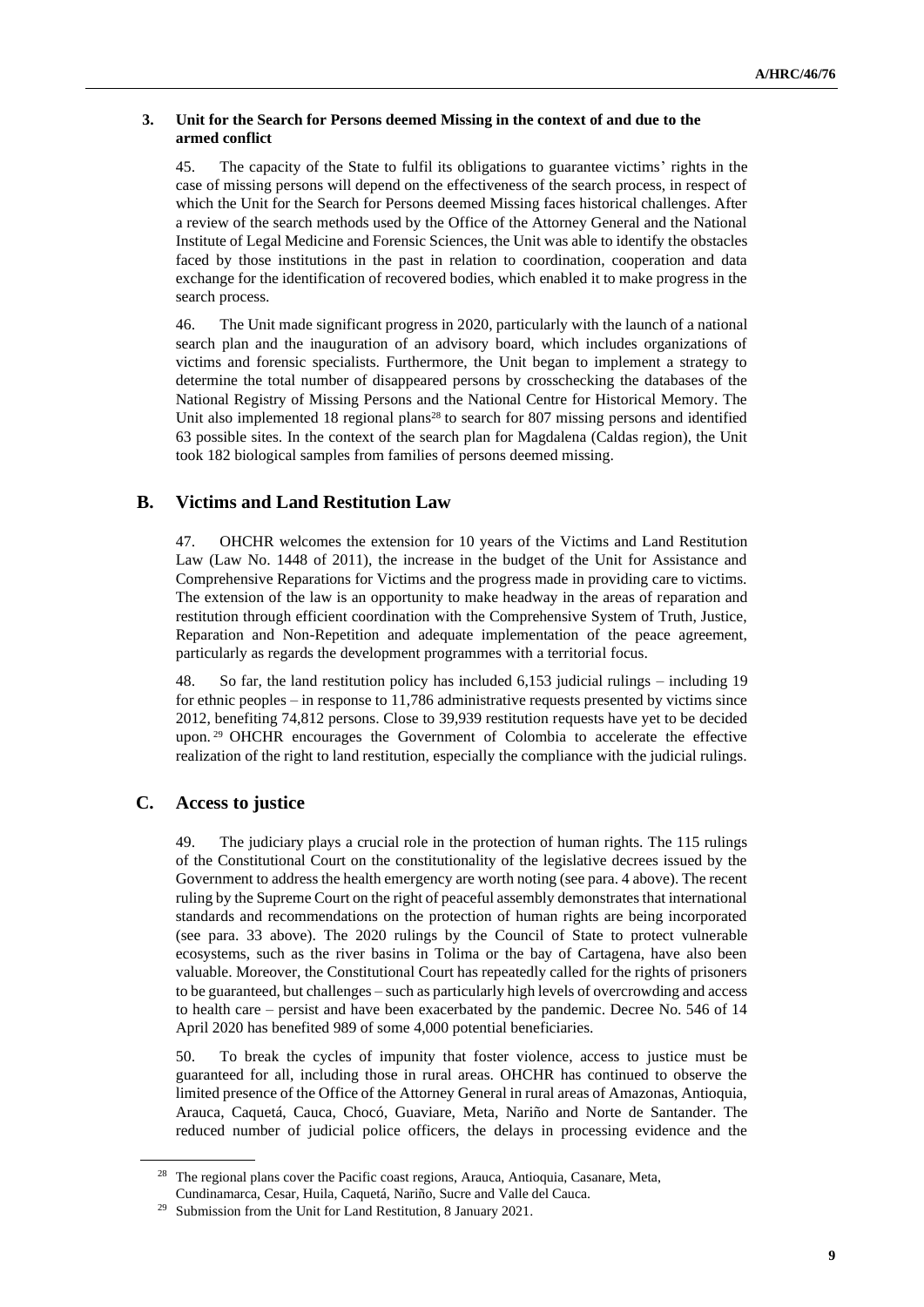excessive prosecutorial workloads are affecting access to justice. In 40 per cent of homicides in Arauca, the bodies were removed by funeral homes.

51. Former paramilitary leaders imprisoned outside Colombia began to return in 2020. The judiciary should continue to investigate and prosecute those responsible of unsanctioned crimes and the State should continue to take the measures necessary to prevent released former paramilitaries from evading their responsibilities in Colombia. That would contribute to guaranteeing victims' rights to truth, justice and reparation.

## **VI. Economic, social, cultural and environmental rights**

### **A. Inequality and corruption**

52. The COVID-19 pandemic triggered a decrease in the gross domestic product of 9 per cent in the third quarter of 2020 compared to the same period in 2019. <sup>30</sup> The Multidimensional Poverty Index (MPI) in 2019 was already 17.5 per cent, 1.6 per cent lower than in 2018,<sup>31</sup> while the Gini coefficient went from 0.517 in 2018 to 0.526 in 2019.<sup>32</sup> According to the Economic Commission for Latin America and the Caribbean (ECLAC), and based on an analysis in 15 countries, Colombia remains one of two countries with the highest levels of inequality in the region. ECLAC determined that the Gini coefficient could increase to 2.9 per cent owing to the crisis generated by the pandemic and notes that women are particularly vulnerable, given their overrepresentation in the informal labour market.<sup>33</sup>

53. OHCHR acknowledges the measures taken by the Government to address the impact of the pandemic on economic and social rights by, for example, allocating resources to small businesses for payroll support, expanding programmes to protect formal employment and initiating the productive alliances for life programme, which will prioritize rural women and youth working in the agricultural sector.

54. OHCHR welcomes the agreement between the Office of the Attorney General, the Office of the Procurator General and the Office of the Comptroller General to implement the "transparency for the emergency" <sup>34</sup> programme, a coordinated effort to oversee the public resources used to address the health emergency and ensure their adequate allocation. Under the agreement, the Office of the Attorney General reported having indicted 14 mayors and initiated investigations for embezzlement against the governors of Amazonas, Arauca, Bolívar, Casanare, Cesar, Chocó, Guaviare, Magdalena, San Andrés, Sucre, Tolima, Valle del Cauca, Vaupés and Vichada (43.75 per cent of the country's governors).<sup>35</sup> The impact of corruption on economic, social and cultural rights in those departments has been particularly serious, as in 78.57 per cent of those areas the MPI is higher than the national average. The Office of the Comptroller General announced that it had evidence of cost overruns in contracts amounting to 150 million United States dollars.<sup>36</sup> Furthermore, the Office of the

<sup>30</sup> See www.dane.gov.co/index.php/estadisticas-por-tema/cuentas-nacionales/cuentas-nacionalestrimestrales.

<sup>31</sup> See www.dane.gov.co/index.php/estadisticas-por-tema/pobreza-y-condiciones-de-vida/pobreza-ydesigualdad/pobreza-monetaria-y-multidimensional-en-colombia-2019.

<sup>32</sup> See www.dane.gov.co/files/investigaciones/condiciones\_vida/pobreza/2019/Boletin-pobrezamonetaria\_2019.pdf.

<sup>33</sup> See [https://repositorio.cepal.org/bitstream/handle/11362/45527/S2000325\\_es.pdf?](https://repositorio.cepal.org/bitstream/handle/11362/45527/S2000325_es.pdf?sequence=5&isAllowed=y) [sequence=5&isAllowed=y.](https://repositorio.cepal.org/bitstream/handle/11362/45527/S2000325_es.pdf?sequence=5&isAllowed=y)

<sup>34</sup> See www.procuraduria.gov.co/portal/Procuraduria-adelanta-813--procesos-disciplinarios-en-27 gobernaciones-y-396-alcaldias-por-presuntas-irregularidades--con-los-recursos-para-atender-laemergencia-sanitaria-por-covid-19---.news.

<sup>35</sup> See www.fiscalia.gov.co/colombia/noticias/fiscalia-general-de-la-nacion-imputara-y-solicitaramedidas-de-aseguramiento-contra-10-alcaldes-citara-a-interrogatorio-en-calidad-de-indiciados-a-3 alcaldes-mas-y-a-3-gobernadores/ and /www.fiscalia.gov.co/colombia/fiscal-general-de-lanacion/fiscalia-general-de-la-nacion-imputara-al-gobernador-suspendido-de-choco-cuatro-alcaldesdos-oficiales-y-un-suboficial-del-ejercito-nacional-por-presuntas-irregularidades-de-contrataciondurante-la/.

<sup>36</sup> [Office](http://office/) of the Comptroller General, press release No. 091, 16 July 2020.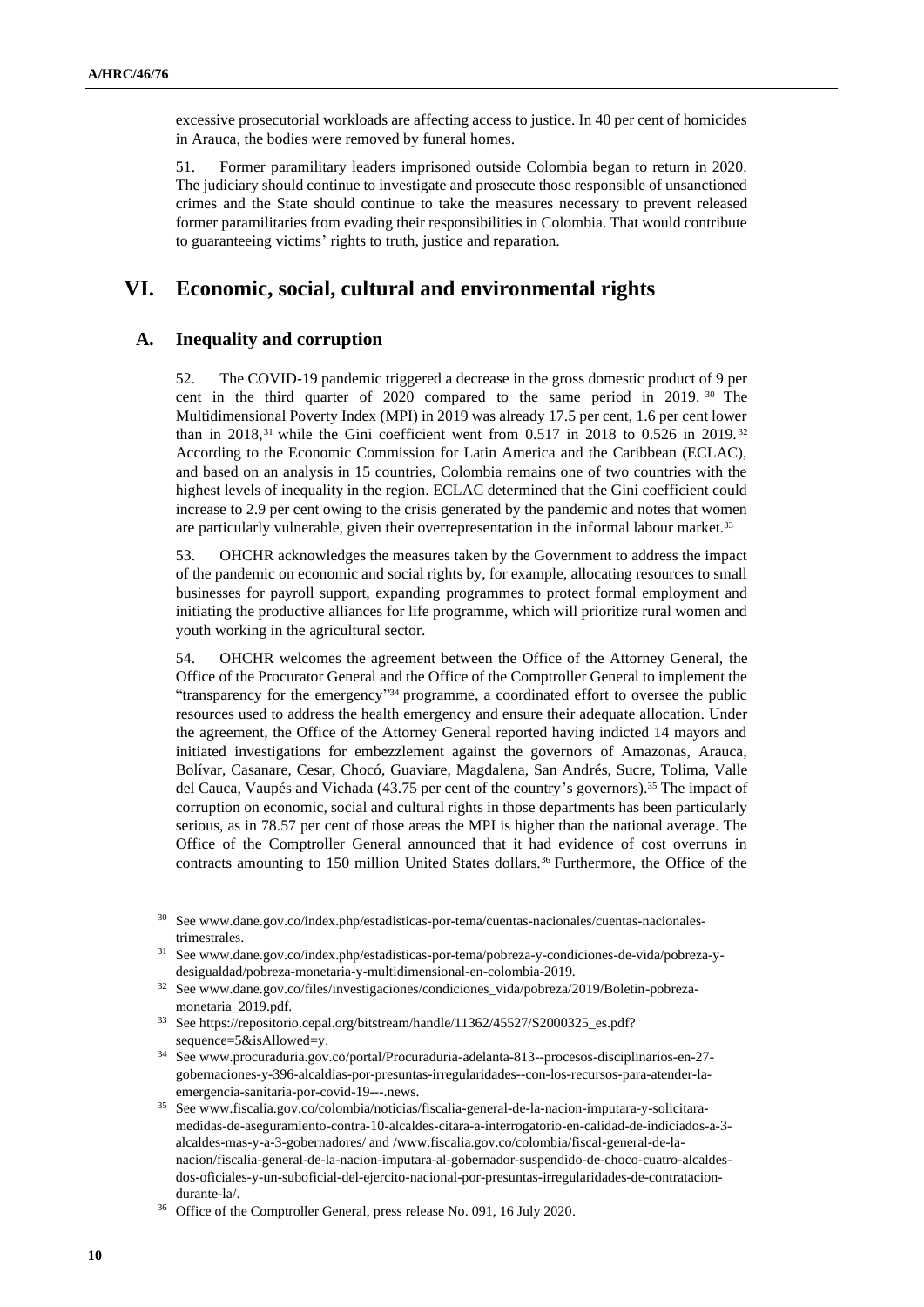Procurator General initiated 813 disciplinary proceedings in 27 governors' offices and 396 mayors' offices related to alleged embezzlement of public resources allocated to the health emergency.<sup>37</sup>

#### **B. Inequality and discrimination**

55. Before the pandemic, Colombians were already facing structural barriers hindering their full enjoyment of the rights enshrined in the International Covenant on Economic, Social and Cultural Rights. In 2019, the percentage of people living in multidimensional poverty was 2.8 times higher in rural areas than in urban areas <sup>38</sup> and the percentage of rural households without access to drinking water was 14.7 times higher than that of urban households. While the national illiteracy rate decreased by 2.1 per cent, in rural areas it was 3.4 times higher than in urban areas.<sup>39</sup> The MPI was 18.9 per cent for households headed by women, compared to 16.6 per cent for households headed by men.<sup>40</sup>

56. The national unemployment rate between September and November 2020 was 14.6 per cent, a 4.8-point increase compared to the same quarter in 2019.<sup>41</sup> Gender inequality with respect to the right to work also increased: $42$  the unemployment rate during that quarter was 10.9 per cent for men and 19.6 per cent for women.<sup>43</sup> In 2019, the difference between the unemployment rates for men and women for the same quarter was of 5 per cent.<sup>44</sup> In 2020, unemployment and gender inequality levels were the highest they had been during the previous 10 years.<sup>45</sup> The Government has informed OHCHR that it has taken regulatory measures to address gender inequality in the workplace.<sup>46</sup>

57. The pandemic has exacerbated the precarious situation regarding the right to health. The Government has allocated additional resources to the health sector and increased the capacity of hospitals and intensive care units in several departments. OHCHR is concerned, however, that disparities related to the availability, accessibility, acceptability and affordability of health services already observed in previous years<sup>47</sup> continued to affect those with low levels of income, women and people living in rural areas, including indigenous peoples and people of African descent. OHCHR appreciates the willingness of the Ministry of Health and Social Protection to have a dialogue to find solutions based on a human rights approach.

58. The population of Amazonas Department, 57.7 per cent of which is indigenous, experienced the highest COVID-19 infection and mortality rates.<sup>48</sup> San Rafael hospital, the only public hospital in the departmental capital of Leticia, received support from the Ministry of Health and Social Protection<sup>49</sup> only after complaints were made about the precariousness of the facilities and the lack of supplies. The inhabitants of remote indigenous communities have had no access to health services. The Hitnü (Arauca) and Barí (Norte de Santander)

<sup>37</sup> See www.procuraduria.gov.co/portal/Procuraduria-adelanta-813--procesos-disciplinarios-en-27 gobernaciones-y-396-alcaldias-por-presuntas-irregularidades--con-los-recursos-para-atender-laemergencia-sanitaria-por-covid-19---.news.

<sup>38</sup> See www.dane.gov.co/files/investigaciones/condiciones\_vida/pobreza/2019/ Presentacion\_rueda\_de\_prensa\_ECV\_e\_IPM\_2019.pdf.

<sup>39</sup> Ibid.

<sup>40</sup> Se[e www.dane.gov.co/index.php/estadisticas-por-tema/pobreza-y-condiciones-de-vida/pobreza-y](http://www.dane.gov.co/index.php/estadisticas-por-tema/pobreza-y-condiciones-de-vida/pobreza-y-desigualdad/pobreza-monetaria-y-multidimensional-en-colombia-2019#pobreza-multidimensional-nacional-y-departamentos)[desigualdad/pobreza-monetaria-y-multidimensional-en-colombia-2019#pobreza-multidimensional](http://www.dane.gov.co/index.php/estadisticas-por-tema/pobreza-y-condiciones-de-vida/pobreza-y-desigualdad/pobreza-monetaria-y-multidimensional-en-colombia-2019#pobreza-multidimensional-nacional-y-departamentos)[nacional-y-departamentos.](http://www.dane.gov.co/index.php/estadisticas-por-tema/pobreza-y-condiciones-de-vida/pobreza-y-desigualdad/pobreza-monetaria-y-multidimensional-en-colombia-2019#pobreza-multidimensional-nacional-y-departamentos)

<sup>41</sup> See www.dane.gov.co/files/investigaciones/boletines/ech/ech/bol\_empleo\_nov\_20.pdf.

 $^{42}$  Ibid.<br> $^{43}$  Ibid.

Ibid.

<sup>44</sup> Ibid.

<sup>45</sup> Ibid.

<sup>46</sup> See also Decree No. 810 of 4 June 2020.

<sup>47</sup> A/HRC/43/3Add.3, para. 63; and A/HRC/37/3/Add.3, para. 52.

<sup>48</sup> As of 29 December 2020, Amazonas had the fifth-highest rate of infection (4,100.2 cases per 100,000 inhabitants) and the highest mortality rate (1,581.9 per 1 million inhabitants) in Colombia. See www.paho.org/es/documentos/reporte-situacion-covid-19-colombia-no-202-29-diciembre-2020.

<sup>49</sup> See www.derechoshumanos.gov.co/Paginas/DDHH.aspx.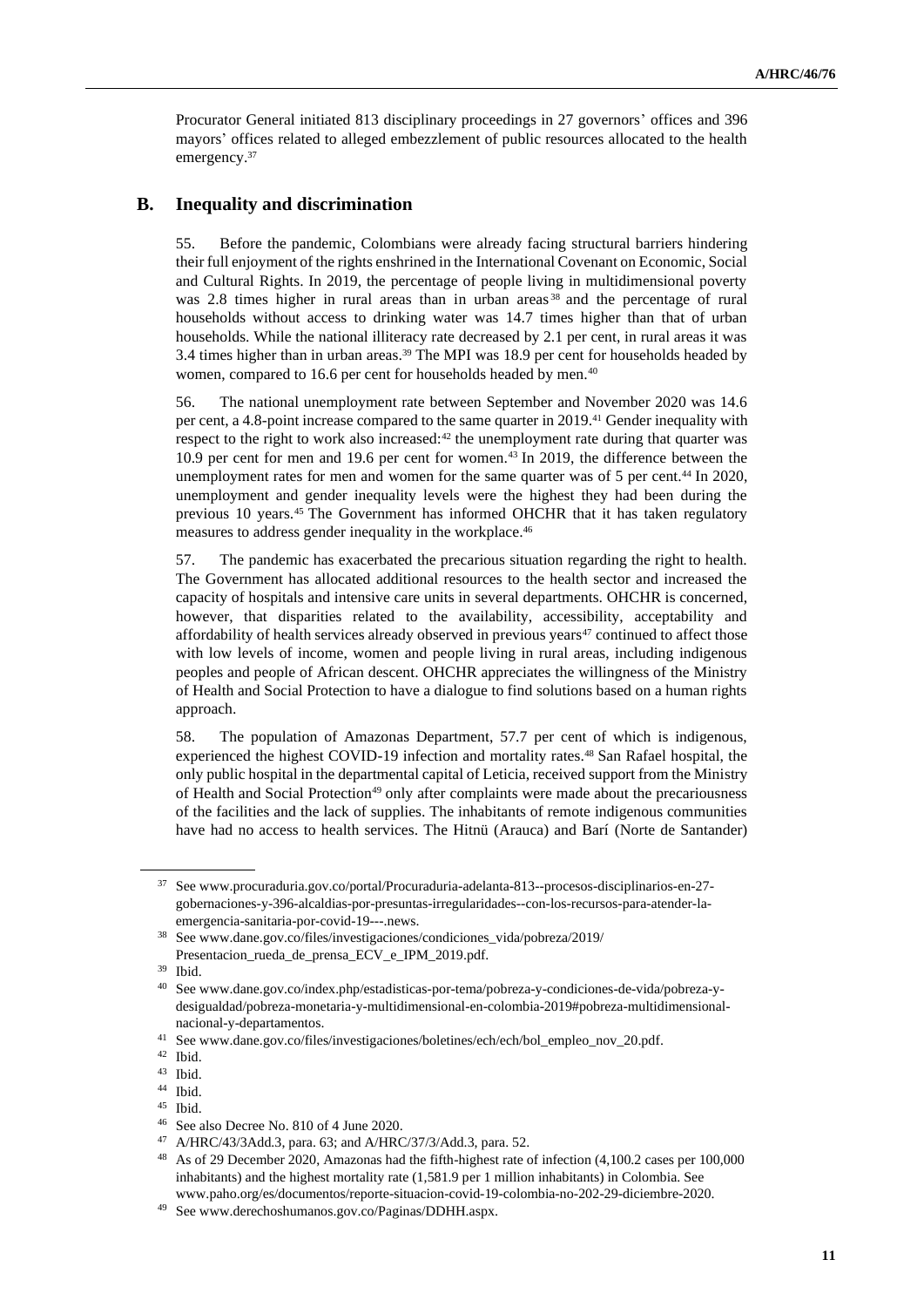peoples have experienced similar obstacles in gaining access to health care, including access to adequate nutrition. Acute malnutrition among children under the age of 5 years has led to preventable and treatable diseases. It was only in September 2020 that COVID-19 prevention programmes started to be implemented among the Hitnü people.

59. In Chocó, a department with a majority ethnic population (70 per cent are people of African descent and 15 per cent are indigenous peoples), only two hospitals<sup>50</sup> serve  $520,296$ inhabitants.<sup>51</sup> Both are located in the capital city of Quibdó, making access almost impossible for the rural population, who must travel for days to reach the city. In addition, there is limited access to drinking water in the whole department. In January, five Wounaan indigenous children died of diarrheal disease and acute respiratory infection associated with sanitation and nutrition problems.<sup>52</sup> The municipalities on the coast in the departments of Cauca, Nariño and Valle del Cauca face similar problems in guaranteeing access to health care and drinking water.

60. OHCHR is concerned about the lack of labour rights guarantees for health-care professionals, three quarters of whom are women.<sup>53</sup> Already in 2017, the Committee on Economic, Social and Cultural Rights had expressed concern about the lack of medical supplies in hospitals, a problem that has become more evident during the pandemic.<sup>54</sup> In June 2020, the National Superintendent of Health reported that the health personnel in Chocó were owed up to five months' salary.<sup>55</sup> As of December, they were still owed four months' salary.

61. According to the Office of the Procurator General, the debt owed in salaries and benefits to staff of the Rosario Pumarejo Hospital in Valledupar (Cesar) was affecting those health-care workers' right to a living wage.<sup>56</sup> OHCHR has observed a lack of payment and biosecurity guarantees in the Eduardo Arredondo Daza Hospital in Valledupar (Cesar), the San Rafael Hospital in Leticia (Amazonas) and the Erasmo Meoz University Hospital in Cúcuta (Norte de Santander). Alleged corruption in the latter, where resources were reportedly used for personal gain, has also affected Colombians' right to gain access to health care.

### **C. Comprehensive rural reform**

62. OHCHR has observed progress in some areas of the comprehensive rural reform agenda, including the addition of more than 1 million hectares to the Land Fund since it began operating.<sup>57</sup> Since 2018, however, only 63,480 hectares of lands administered by the Fund have been delivered to 4,750 families.<sup>58</sup>

63. OHCHR highlights the importance of the "population-based triage system" created by the National Administrative Department of Statistics and other institutions, in coordination with the United Nations. This tool contains demographic and socioeconomic indicators on the 16 subregions and 170 municipalities that participate in development programmes with a territorial focus.<sup>59</sup> The tool will also make it possible to identify the main challenges and to measure progress in the implementation of those development

<sup>50</sup> One is a first-level hospital, the other is a secondary-level hospital.

<sup>51</sup> See www.funcionpublica.gov.co/documents/418537/1205912/2017-04- 28\_Choco\_depto.pdf/4e6aaf24-b1d9-4a97-8854-6ee103dfbd7a.

<sup>52</sup> See www.minsalud.gov.co/Paginas/en-estos-momentos-no-hay-una-epidemia-activa-en-chocominsalud.aspx.

<sup>53</sup> See www.minsalud.gov.co/sites/rid/Lists/BibliotecaDigital/RIDE/VS/TH/politica-nacional-talentohumano-salud.pdf.

<sup>54</sup> E/C.12/COL/CO/6, paras. 61–62.

<sup>55</sup> See https://www.supersalud.gov.co/es-co/Noticias/listanoticias/supersalud-interviene-nuevo-hospitalsan-francisco-de-asis-en-choco.

<sup>56</sup> See www.procuraduria.gov.co/portal/Procuraduria-pide-a-gobernador-\_e\_-de-Cesar-cancelar-deudacon-el-Hospital-Rosario-Pumarejo-de-Lopez-por-\_26.686-millones.news.

<sup>57</sup> See www.agenciadetierras.gov.co/2020/05/07/fondo-de-tierras-para-la-paz-alcanzo-el-1-millon-dehectareas/.

<sup>58</sup> Office of the Presidential Advisor for Stabilization and Consolidation, http://www.portalparalapaz.gov.co/publicaciones/1112/informes-de-gestion/.

<sup>59</sup> Decree No. 893 of 28 May 2017.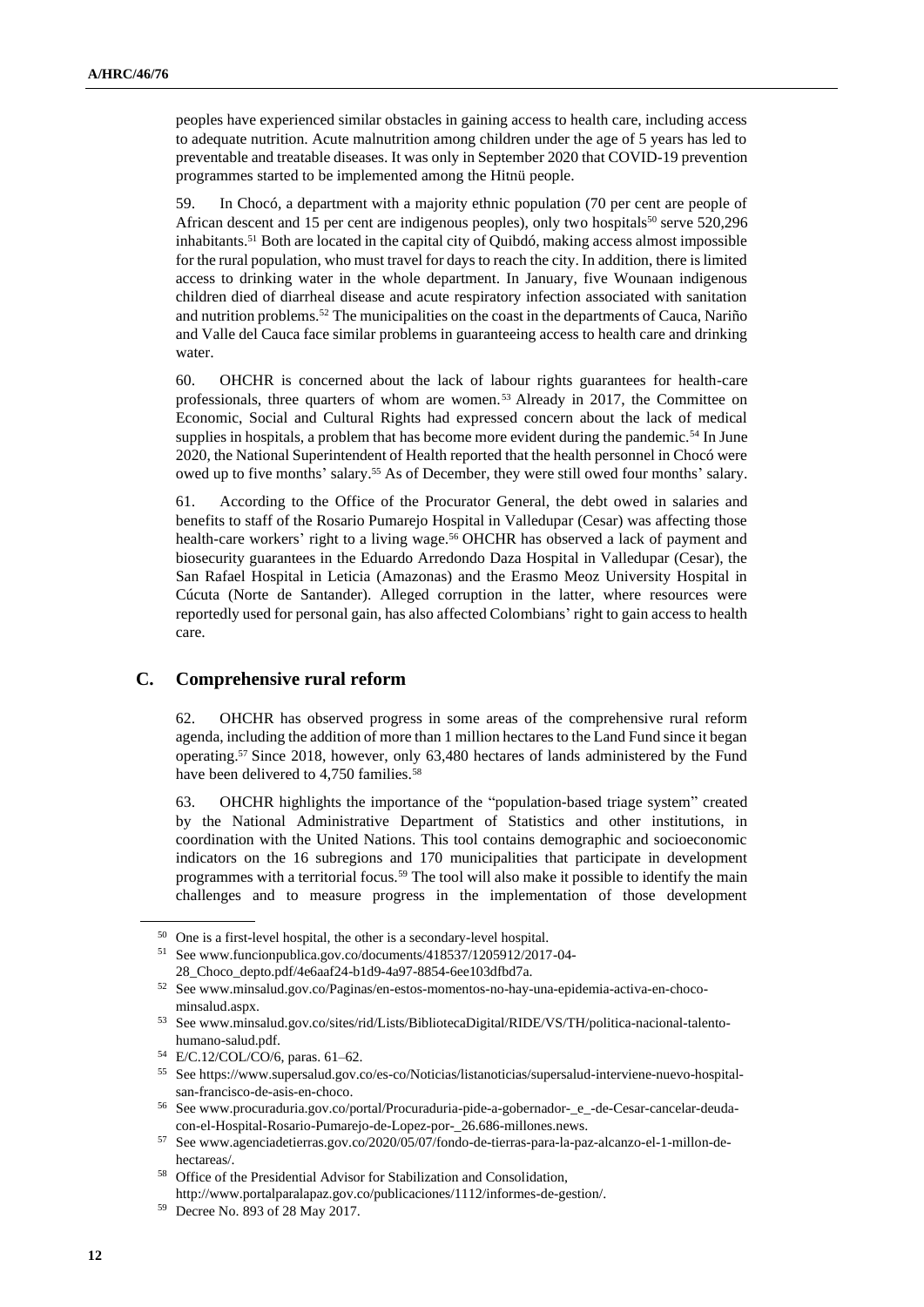programmes. The areas where the development programmes are to be implemented comprise 36 per cent of the national territory and are home to 13.3 per cent of the population. The MPI of their rural inhabitants is 57 per cent.<sup>60</sup> Furthermore, the triage system has shown that the main demands of young people affected by the development programmes with a territorial focus are related to education, employment and sexual and reproductive health.<sup>61</sup>

### **D. Environmental rights**

64. OHCHR has observed military operations to destroy dredgers used in illegal mining in the Caquetá River (Caquetá) and in the Puré River (Amazonas). In Amazonas, the State has developed a comprehensive public health strategy to address mercury exposure that is still pending approval and must be agreed to by the indigenous authorities. OHCHR urges the State to reach an agreement with the indigenous authorities and to promptly endorse the strategy so as to address the impact of mercury contamination on the Miraña and Bora peoples, as already noted in previous reports.<sup>62</sup>

65. In a case involving the deviation of the Bruno stream by the mining company Cerrejón,<sup>63</sup> the Office of the Comptroller General identified shortcomings in the work of the Ministry of the Environment and Sustainable Development, the Regional Autonomous Corporation of La Guajira and the National Authority of Environmental Licences.<sup>64</sup>

66. The Special Rapporteur on the issue of human rights obligations relating to the enjoyment of a safe, clean, healthy and sustainable environment has reported that open-pit mining operations by the same mining company in Tajo Patillo, close to the Wayuu provincial indigenous reservation, were causing health problems among the local communities.<sup>65</sup>

# **VII. Gender, ethnic peoples and persons entitled to special protection**

#### **A. Sexual and gender-based violence**

67. Between 25 March and 31 December 2020, the 155 hotline for women victims of gender-based violence received 21,602 calls about domestic violence, an increase of 103 per cent compared with 2019.<sup>66</sup> According to the Office of the Presidential Adviser for Women's Equity, that increase was due to the lockdown (preventive isolation) measures ordered to address the pandemic.<sup>67</sup> The Office also reported a decrease of 52 per cent in medical and legal records on this type of violence and a decrease of 71 per cent in complaints made to the Office of the Attorney General, owing to obstacles in accessing those services during the pandemic.<sup>68</sup>

68. Having monitored the situation in 23 of the country's 32 departments, the Office of the Ombudsman reported problems in the State response to gender-based violence, such as lack of technological resources in the *comisarías de familia* (entities at the district or

<sup>60</sup> See www.dane.gov.co/index.php/estadisticas-por-tema/demografia-y-poblacion/triage-poblacionalterritorial-de-colombia-2020.

<sup>61</sup> Ibid.

<sup>62</sup> A/HRC/40/3/Add.3 and A/HRC/43/3/Add.3.

<sup>63</sup> Constitutional Court, judgment SU698 of 28 November 2017.

<sup>64</sup> See Contraloria.gov.co/contraloria/sala-de-prensa/boletines-de-prensa/boletines-de-prensa-2020/- /asset\_publisher/9IOzepbPkrRW/content/persiste-amenaza-de-vulnerar-derechos-a-la-salud-al-aguay-la-seguridad-alimentaria-de-comunidades-indigenas-afectadas-por-proyecto-de-desviacion-del- ?inheritRedirect=false.

<sup>65</sup> See www.ohchr.org/EN/NewsEvents/Pages/DisplayNews.aspx?NewsID=26306&LangID=E.

See http://www.observatoriomujeres.gov.co/archivos/publicaciones/Publicacion\_92.pdf.

<sup>&</sup>lt;sup>67</sup> Information provided by the Office of the Presidential Adviser for Women's Equity to the OHCHR office in Colombia.

<sup>68</sup> Ibid.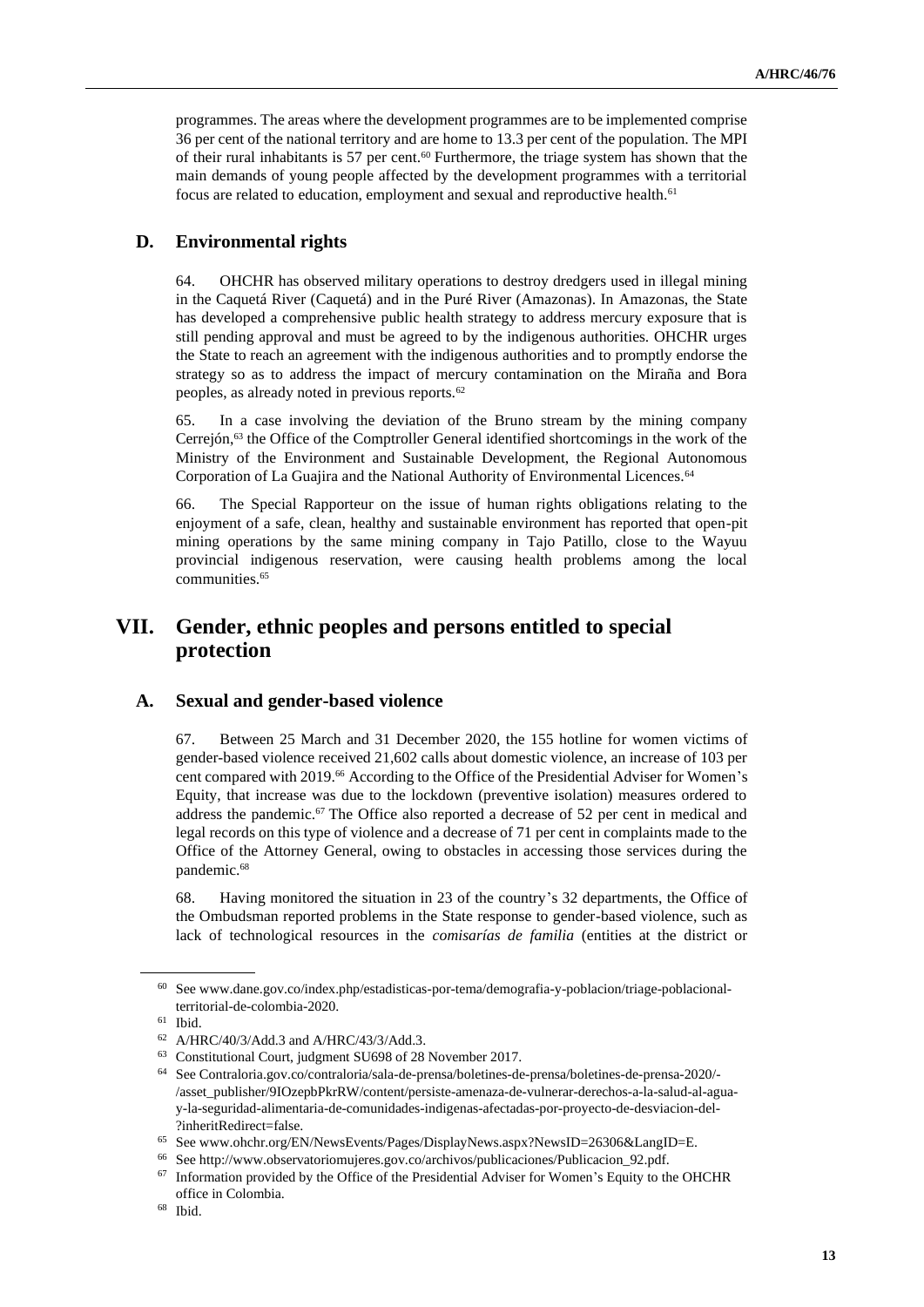municipal level tasked with addressing domestic violence)<sup>69</sup> to provide online assistance to victims, insufficient rooms in shelters to receive victims, the collapse of the hotline network and lack of access to forensic assessments.<sup>70</sup>

69. OHCHR received information regarding three cases of sexual violence in Antioquia, Caquetá and Guainía: one against a girl, allegedly committed by a group of FARC-EP dissidents; one against a transgender woman, allegedly by a criminal group; and one, of sexual exploitation, involving 40 victims, including three indigenous women, allegedly implicating members of the judiciary, the police and teachers.

### **B. Sexual and reproductive rights**

70. Of all children born in the third quarter of 2020, 18.3 per cent were born to mothers under the age of 19, compared to 19.2 per cent in 2019.<sup>71</sup> OHCHR recommends that the State continue its efforts to prevent teenage pregnancies and guarantee access to sexual and reproductive rights, in line with the recommendations of the Committee on the Elimination of Discrimination against Women.<sup>72</sup>

71. OHCHR expresses concern about bill No. 008 of 2020, which could, if adopted into law, adversely affect the sexual and reproductive rights of women. The bill seeks to limit abortion by invoking the right to conscientious objection enshrined in article 18 of the Constitution and thereby to allow health institutions to refuse to provide abortion-related services. If adopted, the bill could create additional obstacles to the voluntary interruption of pregnancy and the treatment of complications arising from unsafe abortions. <sup>73</sup> OHCHR notes that bill No. 11 of 2019, which had similar objectives, was not passed by Congress.

### **C. Rights of indigenous peoples and communities of African descent**

72. Violence by non-State armed groups and criminal groups has affected indigenous peoples and people of African descent, especially in Cauca, Chocó, Putumayo, Nariño and Valle del Cauca. OHCHR has observed with concern the killing of members of the Awá people<sup>74</sup> and the killing and forced displacement of members of the Nasa peoples and of people of African descent in Cauca, as well as of indigenous peoples in voluntary isolation in Amazonas and neighbouring departments, who are at high risk because of the violence caused by the presence of illegal miners and drug traffickers in their territory along the Puré River, on the border with Brazil.

73. Indigenous peoples and communities of African descent do resort to legal measures to have their rights enforced, for example when establishing, reorganizing and expanding indigenous reservations and when claiming collective land titles for communities of African descent. Especially worrying are the situations of indigenous peoples at risk of physical and cultural extinction in Amazonas, Guainía, Norte de Santander, Putumayo and Vaupés.<sup>75</sup>

74. The lack of access to ancestral lands by the Arhuaco, Kankuamo, Kogui and Wiwa indigenous peoples is of concern. These peoples are taking legal action in an attempt to stop private citizens from undermining their territorial rights to an area of land known as the

<sup>69</sup> Law No. 1098 of 8 November 2006, art. 83.

<sup>70</sup> Office of the Ombudsman, "Consolidado información matriz de seguimiento a la atención de casos en el marco del aislamiento preventivo por el COVID 19", delivered to OHCHR in response to a request for information, April 2020.

 $^{71}\,$  See www.dane.gov.co/files/investigaciones/poblacion/bt\_estadisticasvitales\_IIItrim\_2020pr.pdf.

<sup>72</sup> CEDAW/C/COL/CO/9, para. 34.

<sup>73</sup> Ibid., paras. 37–38.

<sup>&</sup>lt;sup>74</sup> According to the report by the Thematic Protection Group, in which the field office of OHCHR in Nariño participates, the killing of 17 members of the Awá people were recorded, including three leaders and authorities.

<sup>75</sup> The indigenous authorities of the Guainía, Mirití-Paraná and Pirá-Paraná Rivers, for example, had to resort to a writ for the protection of their lands to be registered as indigenous territories, based on Decree No 632 of 11 April 2018.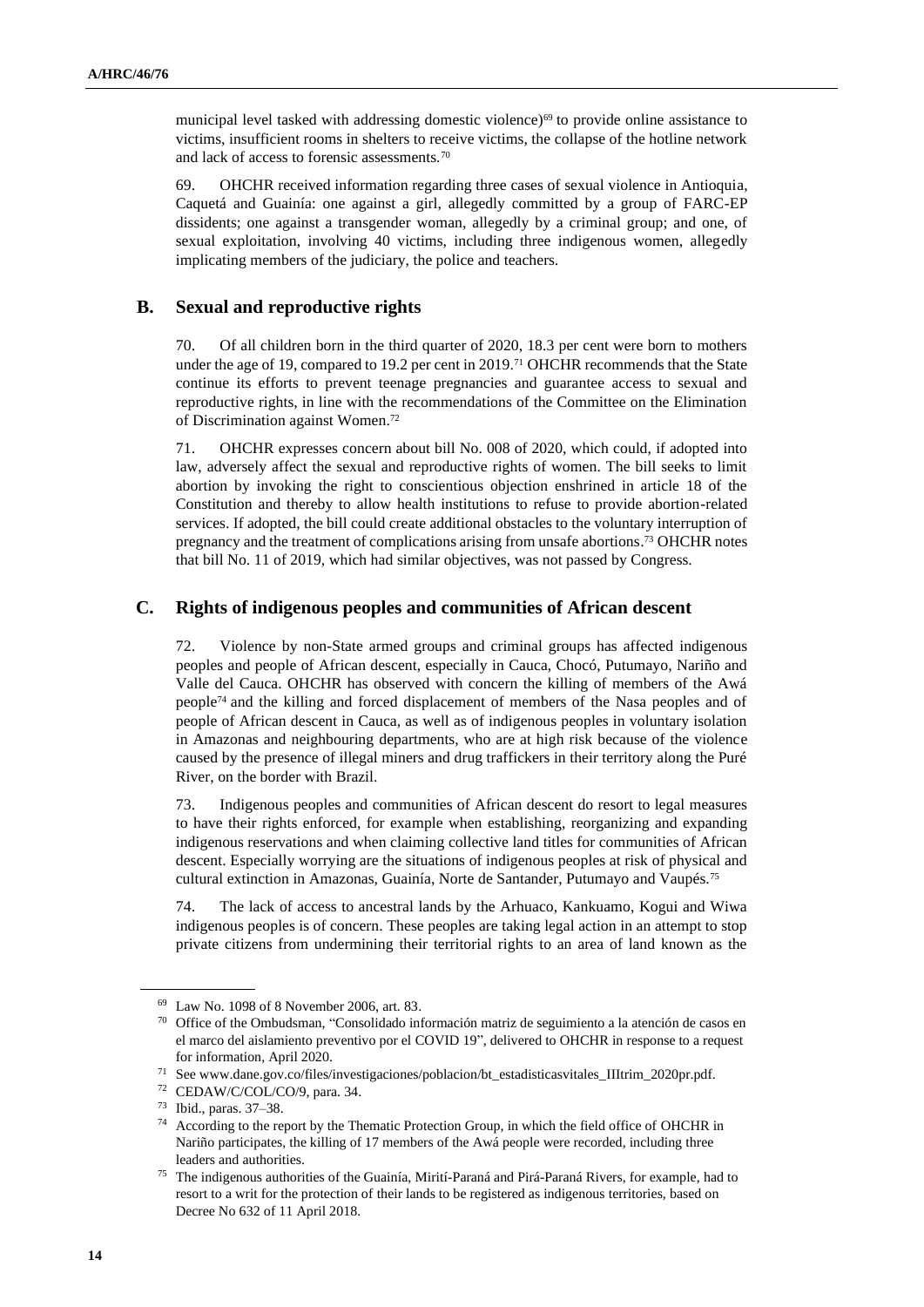"black line", <sup>76</sup> which comprises 348 sacred sites and sources that provide water to the departments of Cesar, La Guajira and Magdalena.

75. The year 2020 marked the twenty-seventh anniversary of Law No. 70 of 27 August 1993, which recognizes the rights of people of African descent in Colombia. The sections of the Law on the use of land and environmental protection and planning and on the promotion of economic and social development, however, have not yet been regulated. This has facilitated the usurpation by third parties of lands for which collective land titles have been requested and halted economic and social development, especially along the Caribbean and Pacific coasts and in the Cauca River valley.

76. The guidance on prior consultation issued on 9 September 2020 <sup>77</sup> and the Government's draft law on that topic partially reflect international standards on the right to prior, free and informed consultation of indigenous peoples and communities of African descent. Greater efforts need to be made to effectively guarantee this right.

#### **D. Rights of people with disabilities**

77. OHCHR welcomes the efforts made by the Superior Council of the Judiciary and the Ministry of Justice to provide training to those working in the justice sector on Law No. 1996 of 26 August 2019, which recognizes the full legal capacity of persons with disabilities. OHCHR recommends that the State continue its efforts to promote the Law and train relevant public officials. It reiterates the need to hasten the formulation of regulations for the Law.

### **E. Children**

78. The pandemic has affected children's access to schools and to online education, which was obstructed by the lack of Internet connection in 71.8 per cent of rural households,<sup>78</sup> primarily affecting indigenous children and children of African descent.<sup>79</sup> This situation also increased the exposure of children to violence.

79. Children continue to be used by criminal groups and other violent groups in Antioquia, Cauca, Meta and Valle del Cauca. OHCHR has observed the forced recruitment of children in Antioquia allegedly by ELN and in Caquetá allegedly by a FARC-EP dissident group. In addition, OHCHR has recorded the killing of a boy in Norte de Santander, allegedly by ELN, and of a girl in Antioquia, attributed to criminal groups. Children recruited or used by non-State armed groups and criminal groups are also exposed to risks arising from military actions against these groups, as observed by OHCHR in Antioquia, Chocó and Norte de Santander. Moreover, children have been injured and mutilated by anti-personnel mines in Norte de Santander, allegedly set by ELN and the Popular Liberation Army (EPL); in Antioquia, allegedly by ELN; and in Nariño, by an unidentified group.

### **F. Rights of lesbian, gay, bisexual, transgender and intersex persons**

80. The Office of the Ombudsman has reported an increase in violence against lesbian, gay, bisexual, transgender and intersex persons during the pandemic, including 76 homicides and femicides between January and December 2020.<sup>80</sup> Between January and August, the Office of the Ombudsman initiated processes to address 388 cases of violence against lesbian, gay, bisexual, transgender and intersex persons, compared to 309 cases in 2019.<sup>81</sup> There was

<sup>76</sup> See Decree No. 1500 of 6 August 2018.

<sup>77</sup> See Presidential Directive No. 8 of 9 September 2020.

<sup>78</sup> See www.dane.gov.co/files/investigaciones/boletines/tic/bol\_tic\_hogares\_2018.pdf.

<sup>79</sup> See www.dane.gov.co/files/investigaciones/boletines/grupos-etnicos/presentacion-grupos-etnicos-2019.pdf and www.dane.gov.co/files/investigaciones/boletines/grupos-etnicos/presentacion-gruposetnicos-poblacion-NARP-2019.pdf.

<sup>80</sup> See www.defensoria.gov.co/es/nube/comunicados/9551/En-pandemia-aumentaron-los-homicidios-yla-violencia-contra-personas-Lgbti-LGBTI-cifras-Defensor%C3%ADa-del-Pueblo.htm.

<sup>&</sup>lt;sup>81</sup> Office of the Ombudsman, letter delivered to OHCHR No. 20200401003604241.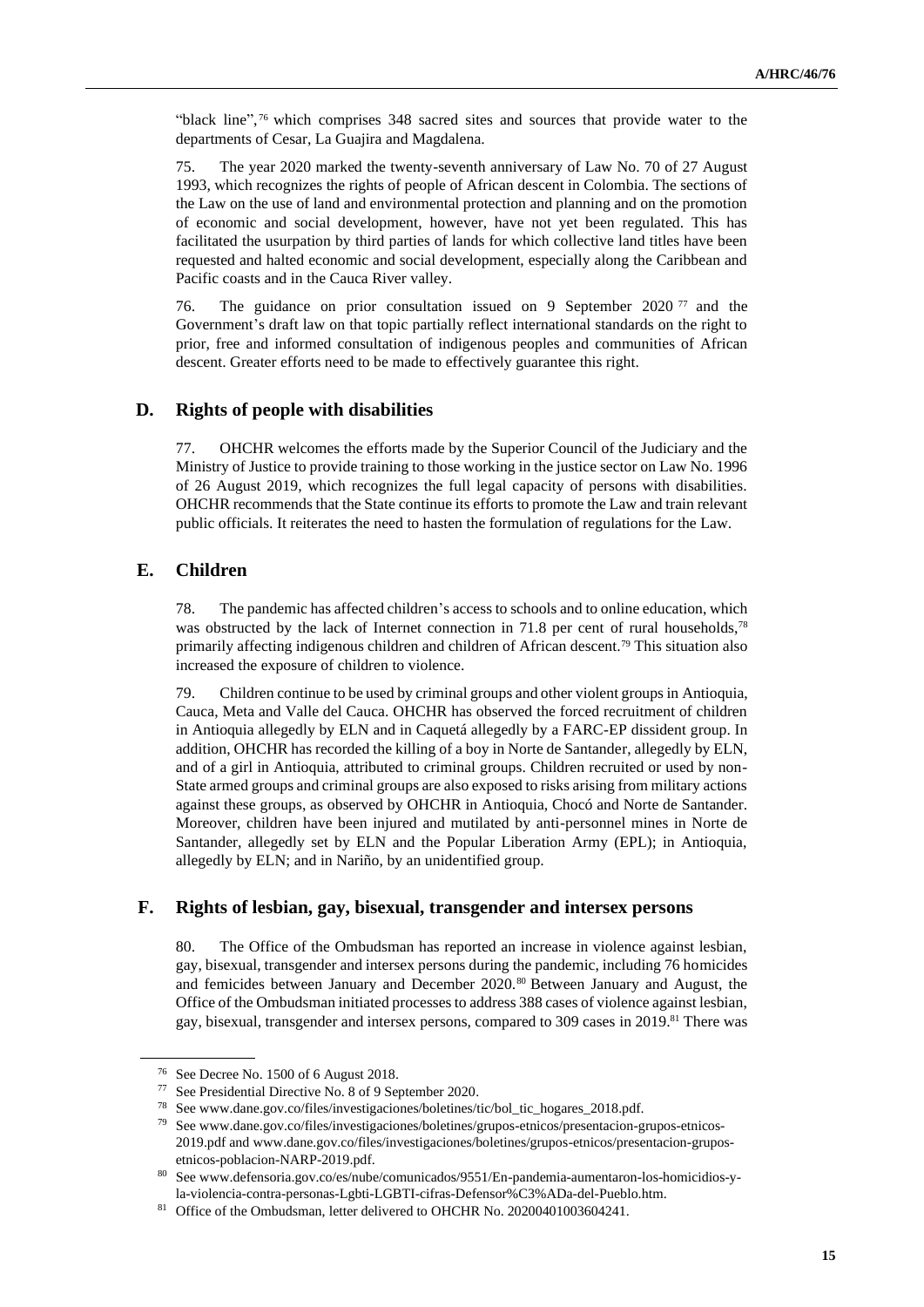also an increase in obstacles to access to justice when filing complaints and in institutional barriers. $82$  The Office of the Ombudsman found that the main obstacles were the prejudiced criteria applied by some public officials and the lack of financial resources.<sup>83</sup> In November, the Ministry of the Interior launched an action plan for implementing the national policy for lesbian, gay, bisexual, transgender and intersex persons. OHCHR reiterates the importance of its expedient implementation.

### **VIII. Recommendations**

81. **The United Nations High Commissioner for Human Rights recalls the recommendations made in previous reports and:**

(a) **Calls upon the State to redouble its efforts to implement all the chapters of the peace agreement and to promote structural changes that will contribute to improving the human rights situation;**

(b) **Urges the State to increase its efforts to establish a stronger integrated State presence, to quell violence in the most affected territories, prevent an increase in territorial and social control by non-State armed groups and criminal groups, protect the population, and provide essential services;**

(c) **Reiterates that the National Commission on Security Guarantees should adopt, as a matter of urgency, a public policy to dismantle criminal organizations, including those referred to as successors of paramilitarism and their support networks, responsible for homicides and massacres of human rights defenders and leaders of social or political movements;**

(d) **Urges non-State armed groups and the State to comply with their obligation to respect international humanitarian law, reiterates the Secretary-General's call to all actors of the conflict, and those that generate violence, to cease hostilities and welcomes any negotiation of humanitarian accords aimed at protecting the civilian population and consolidating peace;**

(e) **Urges the national and local authorities to take swift and effective measures to respond to the Ombudsman's early warnings, offers OHCHR technical assistance to help the Ministry of the Interior to improve the effectiveness of the State's response to those early warnings and reiterates the importance of implementing participatory collective protection measures;**

(f) **Encourages the Office of the Attorney General to continue to strengthen its special investigation unit's ability to identify and sanction the direct and intellectual authors of attacks against human rights defenders and those who signed the peace agreement and to dismantle criminal structures;**

(g) **Calls upon State institutions to respond to peaceful protests in accordance with international norms and standards, and offers OHCHR technical assistance in this area; and urges the police to rigorously integrate international norms and standards on the use of force in its protocols and procedures, in line with the landmark decision of the Supreme Court of 22 September 2020, and to increase transparency and accountability in cases of abuse, including by sanctioning those responsible for the violations that occurred during the protests held in Bogotá on 9 and 10 September;**

(h) **Reiterates that, in accordance with international norms and standards, the State has a duty to ensure that all investigations of human rights violations allegedly committed by members of the military or the police are conducted by the ordinary criminal justice system;**

<sup>82</sup> See www.defensoria.gov.co/es/nube/comunicados/9551/En-pandemia-aumentaron-los-homicidios-yla-violencia-contra-personas-Lgbti-LGBTI-cifras-Defensor%C3%ADa-del-Pueblo.htm.

<sup>&</sup>lt;sup>83</sup> Office of the Ombudsman, letter delivered to OHCHR No. 0200401002838431.